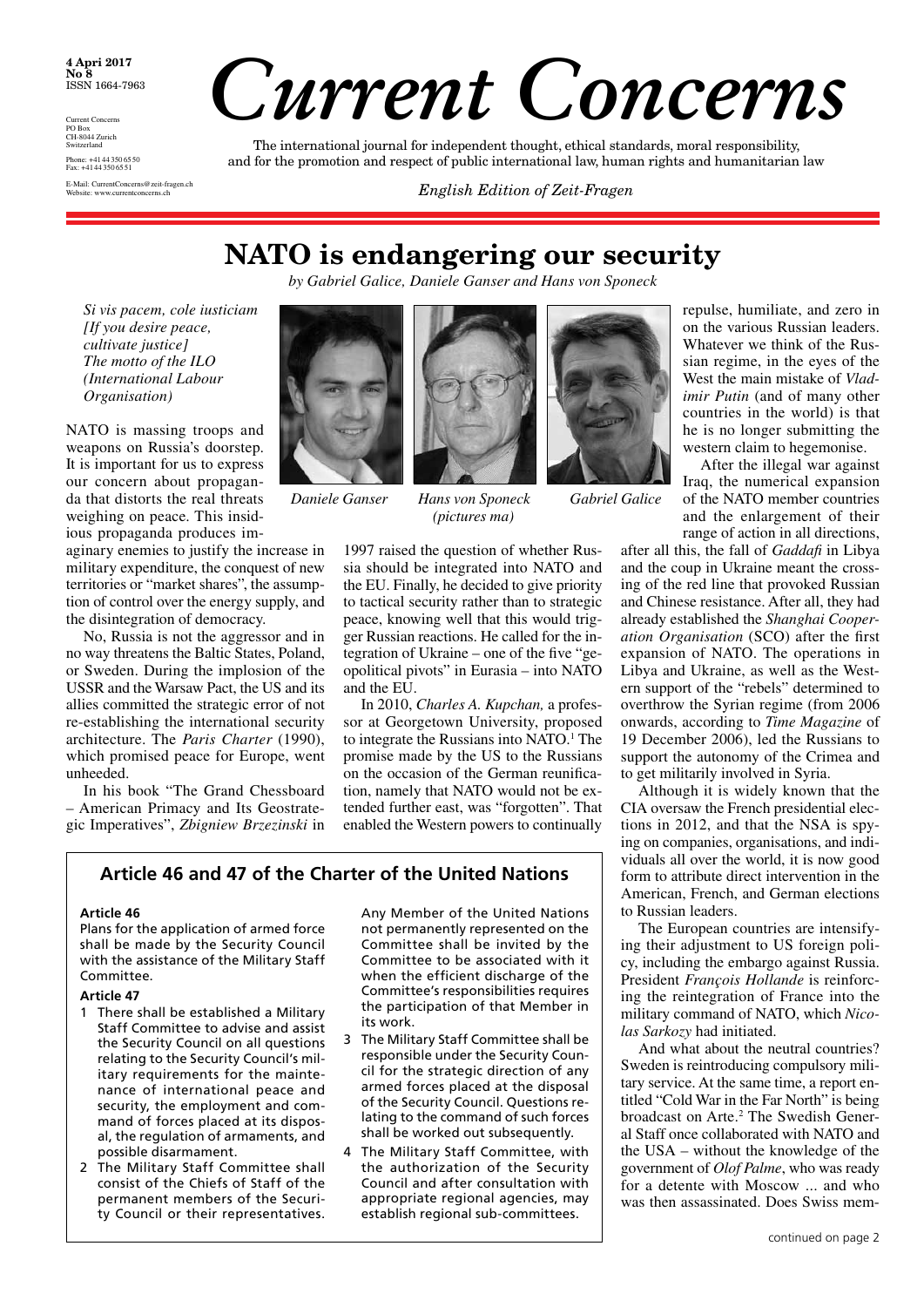# **On the role of the West in the Ukraine Crisis**



*Dario Rivolta (picture ma)*

*These sanctions have been extended for six months at an early stage. Certainly, the reason for this was some fear that the new American President Donald Trump could lift them and urge Europe to do the same. Recently, the American President has stated that at the moment nothing in this direction would be undertaken, but everyone knows his desire to establish good relations with Moscow.*

*T h e E u r o p e a n sanctions on Russia would have expired on 31 January 2017. They were imposed at a time as one insinuated that the Russian side had a hostile attitude in the question of Ukraine.* 

As the NATO and Europe support the current Government in Kiev and accuse Russia, to be blamed for the current crisis, one has to remember in the name of truth how it all started.

### **Ukraine crisis: How it all started**

"Since Ukraine's independence in 1991, the United States has supported Ukrainians as

**"Nato is endangering …"** continued from page 2

bership in the Nato Organisation *Partnership for Peace* (PfP) correspond to the neutrality of the country? *Daniele Ganser* quotes the former US Secretary of Defense *William Perry*: "The difference between NATO membership and participation in the NATO Initiative Partnership for Peace must be made thinner than a piece of paper."3 Swiss military aircraft fly over the Baltic Sea together with NATO aircraft.

No, NATO as an offensive alliance does not contribute to our security. Let us rely on the Organisation for Security and Co-operation in Europe (OSCE), let us take up talks with Russia, and implement Articles 46 and 47 of the UN Charter, by means of which a general staff panel will

### *by Dario Rivolta\**

they build democratic skills and institutions, as they promote civic participation and good governance, all of which are preconditions for Ukraine to achieve its European aspirations. We have invested over \$5 billion dollars to assist Ukraine in these and other goals that will ensure a secure and prosperous and democratic Ukraine", stated *Viktoria Nuland,* the American Assistant Secretary of State, entrusted with European and Asian Affairs, on 13 December 2013 at the International Conference on the Ukraine in the *National Press Club* in Washington. "I'm coming from Kiev (the third time in 5 weeks)," she added. To confirm once again that this American project is supposed to run up to the end, she also confirmed that the United States would not accept a work of 5 years to end from one moment to the next.<sup>1</sup> Some days before, on 24 November, during one of her previous trips, 100,000 kept the streets of Kiev occupied, protesting against the decision of President *Yanukovych,* not to participate in the meeting and to sign the Association Agreement, that had been organised by the European Union in Vilnius.

### **Questionable association agreement with the EU**

In fact, at this moment it would have been a big surprise, the Ukrainian Government would have done the opposite. It's enough to recall the scope of the economic relations with Russia on the one hand and to the EU on the other hand. Moscow had already indicated that an economic union with EU would result in reintroducing custom controls with Russia and Belarus protecting their markets from the European products in a triangle trade. One should

be appointed to assist the Security Council.

*Gabriel Galice, President of the Geneva International Peace Research Institute GIPRI, Author of "Lettres helvètes 2010–2014" Daniele Ganser, historian and peace researcher, author of "NATO's Secret Armies; Operation Gladio and Terrorism in Western Europe" and "Illegal wars – How Nato countries undermine UN" Hans von Sponeck, former UN Assistant Secretary-General* 

2) *www.youtube.com/watch?v=Tv6IdWT2P8Q)*

think also of the debt of Kiev and the gas supplies to Ukraine before cutting the connections with the biggest former trading partner. Until then, Kiev could have stayed neutral between NATO and the *Organization of the Treaty on Collective Security* (CSTO) under the hegemony of the Russian opponent.

### **Yanukovych incurred the enmity of some Western Governments**

Yanukovych's decision has incurred him the enmity of some Western Governments, especially of the United States and Poland, and also the Ukrainians were disappointed, as they had imagined, that an association with the EU would let the general corruption disappear, like magic, and bring the richness of European households to their homes.

What interest the EU had in this association agreement, we will analyse later. At the moment it is enough to listen to Mrs Nuland. She answered to her Ambassador in Kiev, who spoke to her on the phone about a certain European restraint in this issue, literally: "… and you know fuck the EU." (The conversation was intercepted by some officially not identified services. You can listen the conversation on the Internet. *https://www.youtube.com/ watch?v=fk6SvNzRDL8)*

### **US influence on the Ukraine since 2003**

The fact that the United States were heavily involved, is proven by the programs of USAID and other American organizations, who worked more or less officially in Ukraine since 2003. Here are a few programs, as listed on the official website of USAID [US Agency for International Development]:

- − May 2013 until December 2016: program to fight corruption. It is formally dealing with admission tests of students and teachers to the university.
- − July 2004 until January 2018: program against slave trade. Formally dealing with training in public bodies and NGOs to fight the forced transit of migrants through the Ukraine.
- − October 2008 until September 2016: program to strengthen the civil society. On the participation of citizens in the process of integration into the European Union, the monitoring of elections and the participation of young people in the struggle for civil rights and human rights.
- − July 2013 until September 2017: program in conjunction with the Ukraini-

*<sup>\*</sup> Dario Rivolta* is an international political news columnist and an international trade consultant. He is a political scientist with area of expertise in social psychology. From 2001 to 2008, he was a member of the Italian Parliament. He was vice-president of the Foreign Affairs Commission, representative of the Italian Parliament at the European Council as well as at the Assembly of the Western European Union. During this time, he was also responsible for the international relations of the party.

<sup>1)</sup> *www.foreignaffairs.com/articles/russian-federation/2010-05-01/natos-final-frontier*

<sup>3)</sup> Ganser, Daniele. *Illegale Kriege – Wie die Nato-Länder die Uno sabotieren.* (Illegal wars – How Nato countries undermine UN) Zurich, 2017, p. 28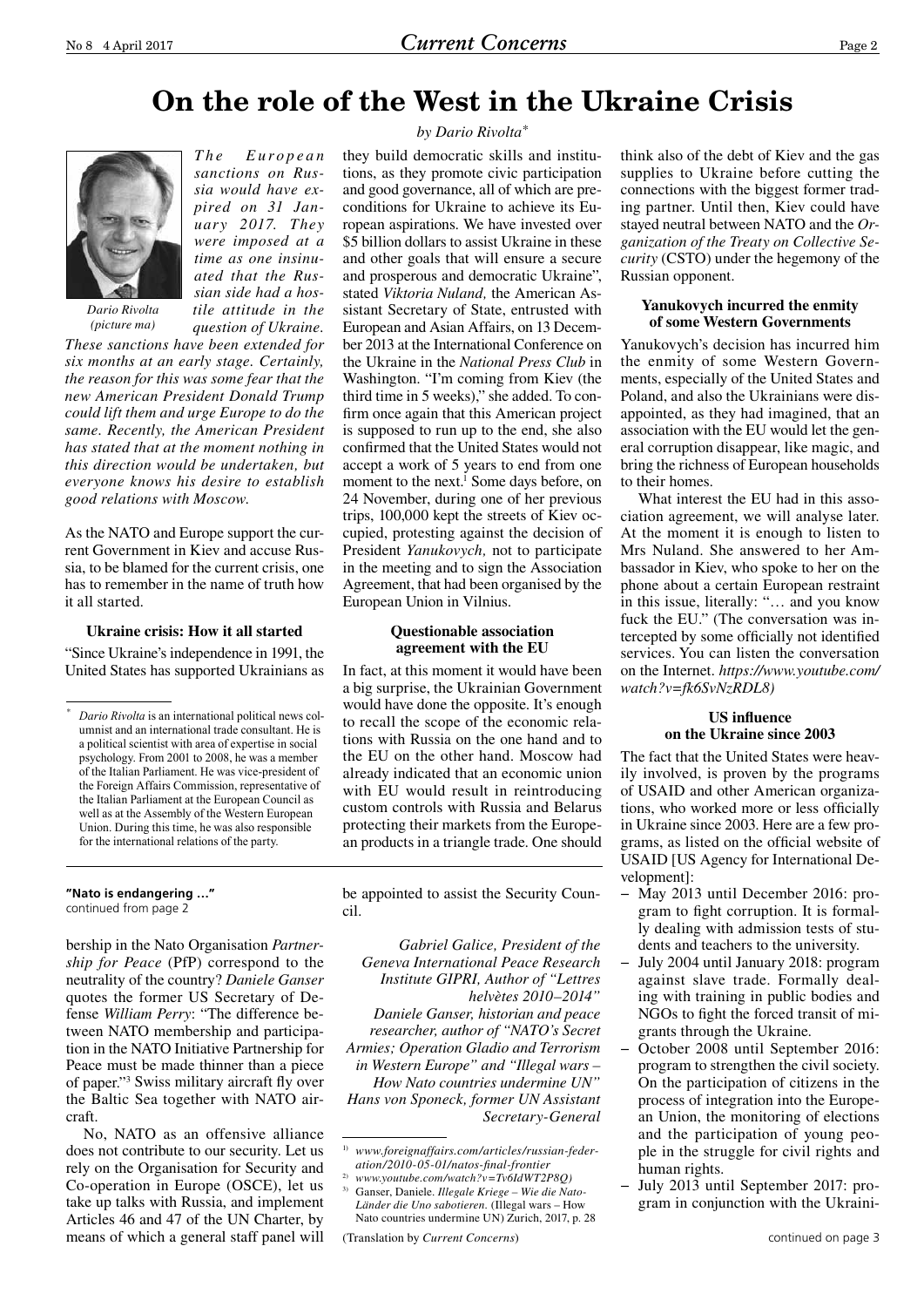**"On the role of the West …"** continued from page 2

> an *Peace Corps.* Delivery of additional and special financial support to NGO engaged in the support of democracy and keeping track of the decisions of the Government.

- − October 2009 until December 2016: program to enforce the political process in Ukraine.
- − September 2011 until February 2017: emergency program to enlarge the capacities to finance the local communities.
- − October 2011 until September 2016: program in the field of Justice. Primacy of law and of human rights.
- − October 2011 until September 2016: program to promote development of the media so that information and messages can better be spread (to whom?).
- − April 2013 until April 2018: program to promote a strategic vision of a stable, democratic, prosperous and Ukraine integrated in Europe.
- − November 2013 until November 2018: program for a responsible, democratic and efficient parliament. Support for the work of parliamentarians.

### **The headings are deceptive**

One could go on this infinitely as the USAID programs in Ukraine were and are still numerous. If you read the official program descriptions, you'd think it was simply to help, to support civil society and the progress of the country. But if you look at the type and timing of the interventions, one can easily imagine, that it is a covert way to win converts and to penetrate in all sectors of society, that could be useful in the right moment. At the same time it concerned a minimal consensus of the distribution of wages and promises.

### **Critical voices also from the United States**

Under the critical observers are not only enemies of the United States. Taking into account, what a long-time parliamentarian and presidential candidate, who in March 2014 (as the coup d'état against Yanukovych already was successful) replied during the primary election of the Democratic Party on the question of what he would make in Ukraine, if elected to the US President. *Dennis Kucinich* said in an interview with *Fox News* – as follows: "What I'd do is not have USAID and the *National Endowment for Democracy* working with US taxpayers' money to knock off an elected government in Ukraine, which is what they did. [...] I wouldn't try to force the people of Ukraine into a deal with NATO against their interest or into a deal with the European Union, which is against their economic interest." Kucinich added that the "'What I'd do is not have USAID and the National Endowment for Democracy working with US taxpayers' money to knock off an elected government in Ukraine, which is what they did. […] I wouldn't try to force the people of Ukraine into a deal with NATO against their interest or into a deal with the European Union, which is against their economic interest.'" (*Dennis Kucinich)*

CIA was actively involved in the actions of the American Government, which aimed to "stir up trouble in Ukraine …".

### **NATO East-enlargement in the interest of the military industrial complex**

Just as interesting is the opinion of *Lawrence Wilkerson,* he expressed in an interview with *TV MSNBC.* Wilkerson was well informed after his work as a University Professor and head of Cabinet of *Colin Powell*. In the aforementioned interview, he reminded that at the end of the cold war, *Bush* senior and *James Baker* calmed *Shevardnadze* and *Gorbachev* down, that NATO would not penetrate eastward. Georgia and Ukraine should have been already NATO members at the instigation of *Lockheed Martin* and other companies interested in selling weapons to Central and Eastern Europe. (Do not forget that it was only due to the opposition of some European countries, that *Bush junior* could not announce his plan of membership of these two countries in the Atlantic organization on the NATO annual general meeting in April 2008 in Bucharest.)

### **Russian reaction to Western Ukraine policy was foreseeable**

In the course of the interview, Wilkerson has added: "Anyone who knows Russian history, anyone who knows the history of empire, anyone who knows about the raw politics of raw power, could have guessed that President Putin would move into Ukraine once we had formed a group there led by the NED [National Endowment for Democracy] and its affiliates that effectively pulled off a coup" Then he concluded with admirable intellectual honesty: "If I were Putin, I would have done exactly what *Putin* did, and anyone who says they couldn't predict this was either a fool or lying."

### **Also US against EU**

In the course of her conversation with *Geoffrey Pyatt,* the American Ambassador in Kiev, Mrs Nuland has mentioned the names of those who should be members of the new Ukrainian government if one had to choose someone out of this "racket". (These are her own words!) As far as the attitude of the European countries is concerned, she has judged them as "incompetent interference", hence her in-

sulting parlance. In her opinion, there was some reason for her estimate because Germany and France were seeking a compromise instead of the removal of Yanukovych, a kind of "solution" with elections, something the Americans did not want.

In fact, the European countries and Great Britain wanted a radical change of government, but they were preparing a slow process to preserve the appearance.

### **German influencing against all diplomatic practices**

It must be noted here that Germany has a party funding system running through foundations, and that all German parties have at least one reference structure of this type. The Social Democrats count on the *Friedrich Ebert Foundation,* the Christian Democrats on the *Konrad Adenauer Foundation.* This latter was the most active in Ukraine since 2011, after a treaty (with tied-up funding) was concluded with the *Ukrainian Democratic Alliance for Reform* (UDAR), an opposition party led by the former professional boxer *Vitali Klitschko.* He was chosen by the Germans as future chief of the country.

But the Americans had other plans. Thus, "only" for the second time, he has become the mayor of Kiev, and president of the political favorite party of *Porochenko.*

The interference of the Konrad Adenauer Foundation in the affairs of Ukraine was openly hostile to the government at that time, that went so far that Klitschko was invited to the CDU party conference in December 2012 as an honorary guest, and that for him numerous encounters and meetings with journalists and political personalities were organised. On this occasion, he also met the then German Foreign Minister, *Guido Westerwelle,* as well as *Christoph Heusgen* the foreign policy adviser of *Merkel.* These encounters have been repeated several times until Westerwelle has even gone to Kiev to meet him at a time when the uprisings were already under way. During this period the German minister, like Mrs Nuland, has violated all diplomatic practices; before meeting the legitimate representatives of the existing government, he has gone to the Maidan to assure the demonstrators of his support.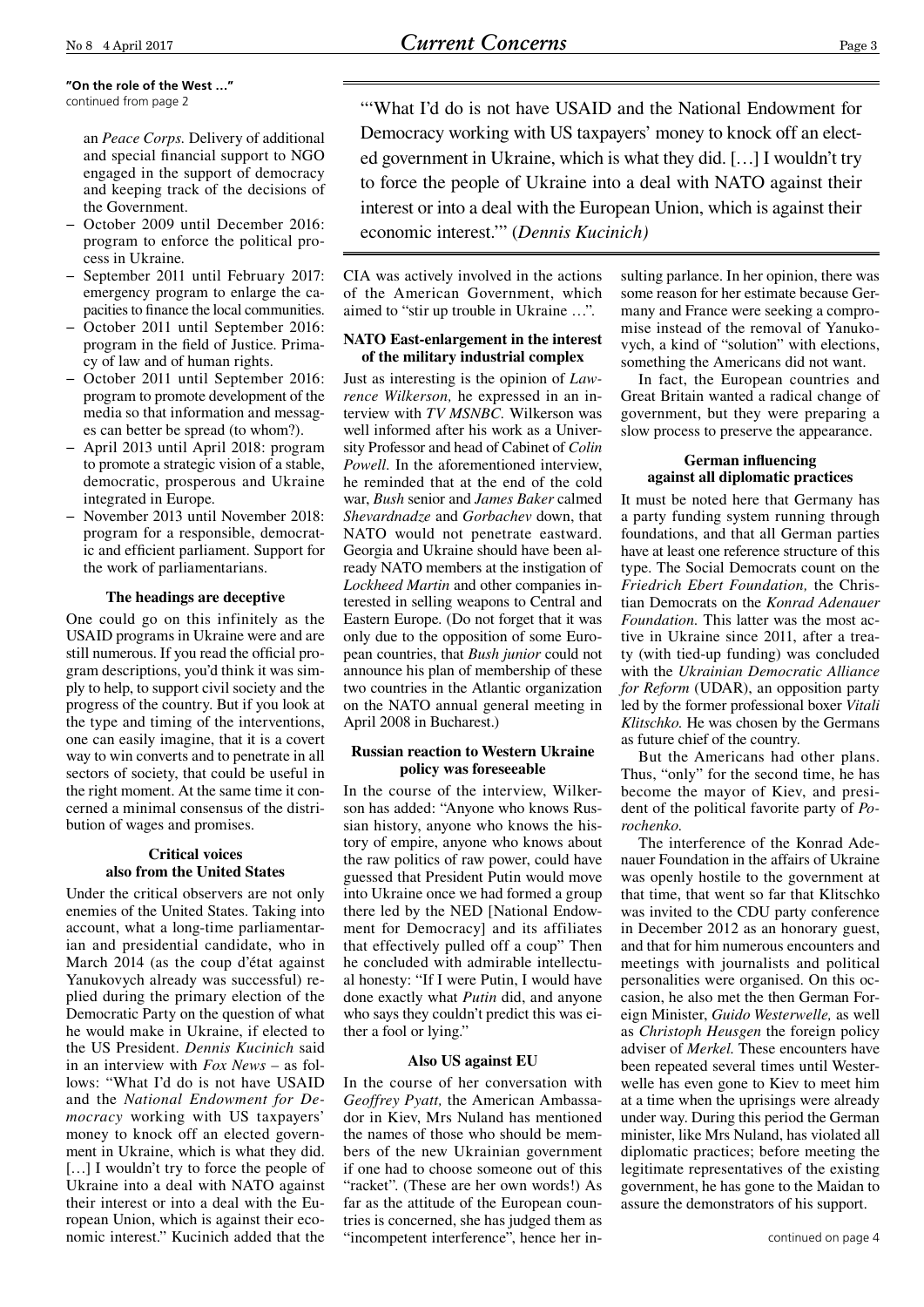### **Nikolai Starikov: The tragedy of Ukraine – a geopolitical diary**

# Book Review

*Nikolai Starikov* is chairman of the *Great Fatherland Party of Russia,* writer, historian, and director of the state-owned Russian television channel *Perwy Channel,*  Department St Petersburg.

The list of his publications is long. So far, just a few of them have been translated into German or English. *Georg Farafonov,* to whom we owe the German edition of "The Tragedy of Ukraine – a Geopolitical Diary", intends to translate his entire publications into German. Still, there are publications translated into English: *Who set Hitler against Stalin* and *Rouble Nationalization – the Way to Russia's Freedom*.

What is special about Starikov's books? They are an uncompromising, analytically sharp reappraisal of current and historical events, the truth of which cannot be overlooked, because the facts are well researched. It looks like thorough archive work.

The so-called spontaneous uprisings, e.g. the "Arab Spring" 2011, might have been the occasion to focus on the events in Ukraine during the Euro-Maidan, late 2013 to April 2014. In the following we briefly present Starikov's analysis.

Since 2000, Russia has changed the strategy of its foreign policy. The new foreign policy started with Ukraine. First signs were the successful fight against

### *by Dr Barbara Hug*

terrorists in the Caucasus – Chechnya – and the rejection of the US aggression against Iraq. Russia was able to record a series of successes in foreign policy: the intervention in Syria, *Edgar Snowden* and Ukraine. At the diplomatic level Russia stepped out of the defensive position. Economic treaties were concluded with Ukraine. So it were the Ukrainian oligarchs who turned against an Euro- integration. The West could not offer anything. The striking argument was a low price of gas. Russia did not want to be faced with an Ukraine, where Brussels was to decide. The following chronology shows the events leading up to the overthrow of the Ukrainian government. However, in 2014 it was also clear: EU government did not aim at an enlargement of the EU by including Ukraine, but the territory was supposed to be a colony. However, a colony is never at eye level with the metropolis. It just has to provide resources. It is there to be robbed by US banks and corporations. Furthermore, through NATO the US aimed at bringing more military bases to the Russian border.

The scenario of coups has been unchanged for centuries, says the historian Starikov. It is the violent takeover of central points of the government. Letting up the emotions is unusual even for the latest events in Ukraine. Never before, radical fighters were ready to kill. However,

the state did not perform its duty. He did not punish the attempted overthrows. On the contrary, he closed his eyes in front of Nazi organizations, training camps for fighters, torch parades and parades of Bandera supporters. Like a script, the Maidan scenario could expand. The West poked the fire immensely. Ukraine was to be liquidated in its present form, Russia was to be expelled from the geopolitically significant peninsula of Crimea and the chaos in Russia was to be fueled with the help of Ukraine.

Starikov's expositions go far beyond Ukraine. It is a textbook for anyone who is ready and able to read and who does not want to sink into the murky soup of controlled media. The reader is totally disillusioned by Starikow's assessment of US policy:

"Every US president will make the same policy. He may be stopped by the American voters, but afterwards, always the same will come to power, the one who are waging war." It is only a clear view that makes us strong and effective. In this sense thanks to Starikov. And the outlook: A strong Eurasian continent growing together could end this era of human history. •

The book is available in book shops, or at Friederike Beck, Publisher Verlag Zentrale Friedenspolitik. Eschwege/Werra, *zentrale.friedenspolitik@gmx.de.* Starikov, Nikolai. *Die Tragödie der Ukraine – ein geopolitisches Tagebuch.* 1<sup>st</sup> edition 2015. Publisher Verlag Zentrale Friedenspolitik Eschwege/Werra, 200 pages, 17,80 Euro

### **"On the role of the West …"** continued from page 3

### **Snipers on the Maidan – trained in Poland**

The Germans were not the only ones who deliberately interfered in the internal affairs of Ukraine without being invited to do so. Even French Foreign Minister *Laurent Fabius* has officially invited the boxer to Paris, but because of the expansion of the uprisings this meeting has never been held and has been replaced by a telephone call. The Poles, on the other hand, have gone much further. They have not only supported the demonstrators (Foreign Minister *Sikorski* even went so far as to compare Klitschko with *Walesa)*, but it also seems that they have also deployed agents provocateurs, which should mix among the people in public places. This was revealed by *Janusz Korwin-Mikke,* one of the candidates at the last presidential election in Poland: "The Maidan was also our operation. Snipers were trained in Poland, and their goal was to cause further unrest." Thus he indicated the connection with the shots on the policemen and the crowd, which had been given by individuals, who had never officially been identified, killing several people, and thus have sped up the events.

### **Never before witnessed "spontaneous" demonstrations that well organised**

An American journalist, who had stayed in Kiev during the uprisings for professional reasons, later told me he had never witnessed such well organised, "spontaneous" demonstrations before. One should ask how and by whom the numerous tents and the food that was distributed with care and on a regular basis to the demonstrators were paid.

The fact that none of these events were spontaneous and that the fall of Yanukovych was part of a long-planned initiative by the US is well known today. The question remains why one – in Europe as well – participated in these events and took the risk of creating preconditions for a conflict that potentially could spread beyond local geographical borders. Anyone knowledgea-

ble about politics knows that Ukraine is of no strategic significance to European countries. At best, its historic roots lie within Russia and at worst, it's an indispensable "buffer state" for European security.

### **Why is Ukraine supposed to be a member state of the EU at all costs?**

Although most Europeans feel sympathy for Ukrainians, nobody can really imagine why they should implicitly be members of the European Union. It's a country of approximately 50 million inhabitants with very low incomes and an economy mostly focused on the Russian market, with local products that most certainly would not fare well in a shared market with other European countries. In light of huge economic and financial difficulties of Southern Europe – why the hell should one burden oneself with enormous state debt and an infrastructure hardly compatible with ours? Why create problems with Russia that, on the other hand, is promising as a market for our products and our know-how?

continued on page 5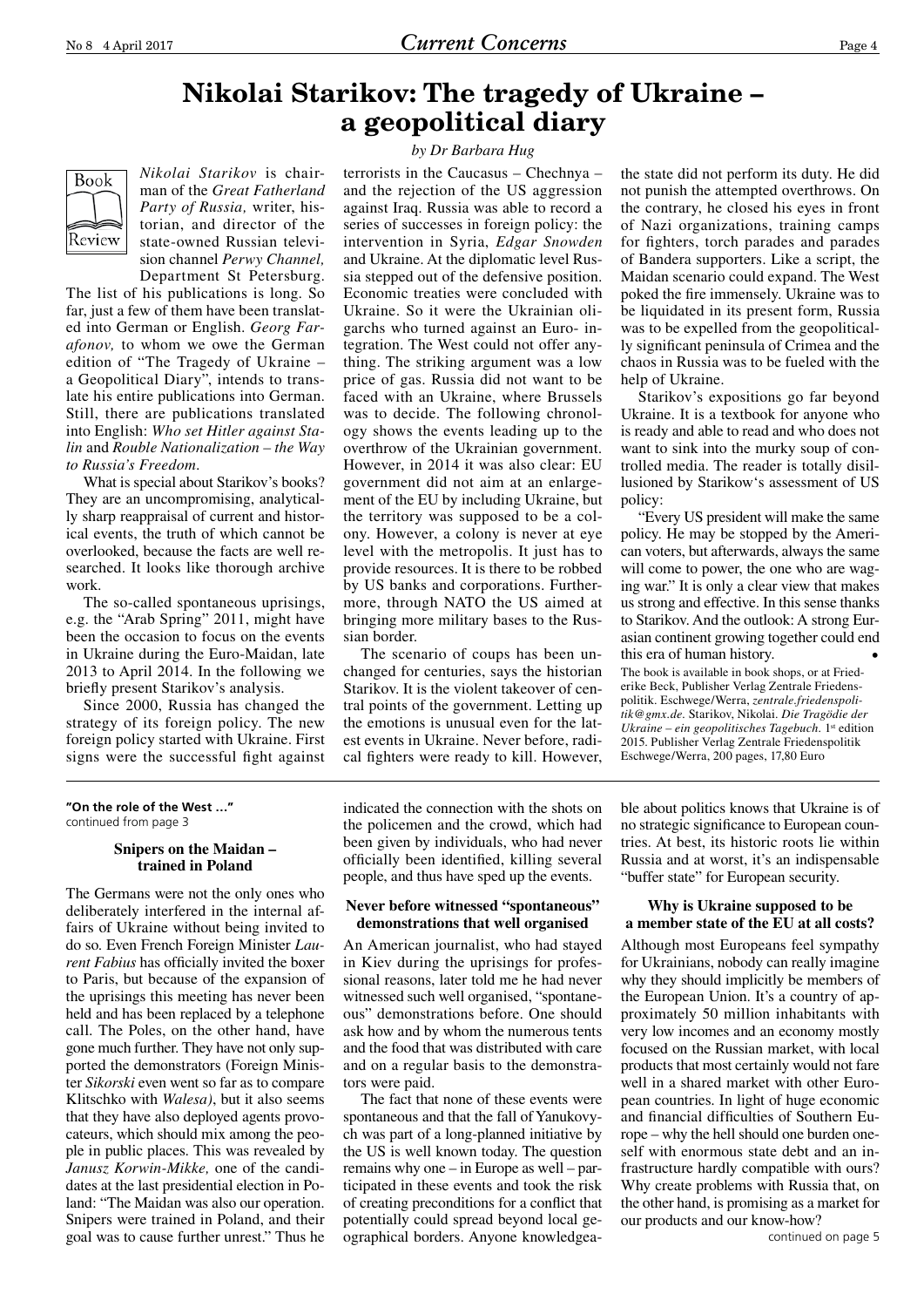### **Movement in German-Russian relations?**

*There is movement in the relations between Germany and Russia. Even the former German Secretary of State Willy Wimmer, who in recent years has commented with a clear emphasis on Germany's Russian policy, speaks in an interview with the website World Economy1 of a "special kind of indication".*

*km. Willy Wimmer* responded to the Moscow visit of Bavarian Prime Minister and CSU Chairman *Horst Seehofer* and his meeting with the Russian President *Vladimir Putin*. Wimmer says, "This actually is the form of cooperation that is appreciated by most people in Germany. When it is made clear that we do not see our role narrowed into a NATO prison, that instead we are trying to maintain good relations with our neighbours, small and large. This picture of joint visiting – by Mrs *Merkel* in Washington on the one hand and by Mr Seehofer in Moscow on the other hand – has clarified that something is in motion in Germany, namely in some sense that the people in Germany consider it right. This double visit is perhaps the first sign of making use of the uncertainty about the further course of the United States here in Berlin, to give new signals of coping with the European situation, and to give appropriate indications of how we envisage our future. It is a special kind of indication, which deserves to have special attention drawn to it."

### **Edmund Stoiber for communication with Russia**

It is interesting that Willy Wimmer gave this interview on that day when former Bavarian Prime Minister *Edmund Stoib*er held the ceremonial address<sup>2</sup> at the *German-Russian Forum* in Berlin, which called for a rapprochement between Germany and Russia. At the beginning, Stoiber cites a statement by the former Bavarian Prime Minister and CSU chairman *Franz Josef Strauss* from the year 1974:

**"On the role of the West …"** continued from page 4

### **Europe is being blackmailed**

Poland and the Baltic countries want to protect themselves against Russia's presence at all costs, because they fear potentially aggressive ambitions. With American support, they were able to blackmail the rest of Europe and pushed for a "partnership", whose rejection sparked demonstrations by the population. In any case, it is clear to any honest observer equipped with common sense that not only the Russians are not interested, but more importantly, that they also cannot afford to attempt an attack on a country already a member of the European Union.

"It was always a good time for Europe when Germany and Russia had good relations, times were bitter for Europe, if this was not the case." He shares this opinion with a view to the events of the Second World War. After this war, both the Russians and Germans, had "given the historical response of 'Never again'". He adds, "as a lesson from history, this must never be forgotten."

### **"Russia is a world power" – criticism directed at US President Obama**

In his contemplation of the present, Edmund Stoiber puts forward a tone, other than one has been accustomed to by German politics in recent times. According to Stoiber Russia is "undoubtedly a world power." In almost every international challenge Russia is "part of the solution". "Without Russia, there would be no […] ceasefire in Syria." Russia even played a central role in the "negotiations of a ceasefire in Syria, as opposed to the US and the EU". "The Iran agreement as well would not have come about without Russia."

Stoiber criticizes the attitude of former US President *Obama*. The statement that Russia was only a regional power "greatly contributed to the growing alienation between the United States and Russia. It was one of the most insensitive and false statements by an American president."

### **The sanctions harm both sides**

For the former Prime Minister of Bavaria, it is a fact "that the sanctions against Russia harm both sides". Thus, he implicitly opposes the sanctions and adds: "There is no greater peace guarantee than mutual interests and close economic relations."

This is the core of his speech. Corresponding with the analysis of Willy Wimmer a remarkable formulation follows: "Against the background of the new protectionism on the other side of the Atlantic, we should not self-inflict artificial prohibitions of thought. A study by the *Ifo* 

### **German duplicity**

Regarding Ukraine, Germans and others have always been duplicitous: On the one hand, they seek to exert economic and political hegemony over Eastern Europe, so naturally, they are in competition with Russia over this issue. On the other hand, Russia is a very important economic partner. Consequently, they try to please everybody. During all other international meetings, Merkel continuously emphasises the absolute necessity to keep up the sanctions, while vice chancellor *Sigmar Gabriel* and former foreign minister *Frank Walter Steinmeier* have participated in every conference in Russia and continue to confirm that cooperation between *Institute* revealed significant growth gains for the EU and Russia through a comprehensive free trade agreement."

### **Fritz Pleitgen from the "left-wing broadcaster" WDR – quite in agreement with Edmund Stoiber**

It is also remarkable that Edmund Stoiber was the keynote speaker at an event honoured by *Fritz Pleitgen,* the former editor-in-chief of the WDR, during which the Honourable commented humorously: "Who would have thought that we would get so close! You, the right-wing head of Bavaria, and I of the 'left-wing broadcaster' WDR. We see that Russia is approaching. Russia ensures understanding."3

Fritz Pleitgen criticized the fact that German troops had been moved near the Russian frontier: "Would we be pleased if Russian troops would appear close to our cities?" He added: "I do not believe that *Helmut Kohl* had armed NATO vehicles with the German Balkenkreuz on the Russian border in mind when negotiating the German unity and the NATO membership of the united Republic of Germany with Mr *Gorbachev*. If we begin with moving our troops to emphasize our policy, then we will reach the Ultimo quickly.'

He continued: "The European Union has been pursuing its sanction policy for three years. It's time to take a hard look at what has occurred. What has remained of the sanctions? Other than mistrust nothing could be described as a turn to the positive. If something does not work, one should leave it."

### **Matthias Platzeck forsees improved German-Russian relations in 2017**

The former SPD party chairman and Brandenburg's Prime Minister, *Matthias Platzeck* was optimistic about both speeches, the one by Edmund Stoiber and the other by Fritz Pleitgen, on the chairman of the *German-Russian Forum.* In continued on page 6

the two countries remains indispensable and necessary.

Trapped between the Germans' game and the Baltic states' and Poland's hysteria, the other European countries lack a great statesman which in turn makes them susceptible to other powers' wills and interests. In the meantime, the economy suffers and arms dealers rub their hands and think about their future deals. •

(Translation *Current Concerns*)

<sup>1</sup> (*www.informationclearinghouse.info/article37599.htm)* "Victoria Nuland Admits: US Has Invested \$5 Billion In The Development of Ukrainian, 'Democratic Institutions'." 13.12.2013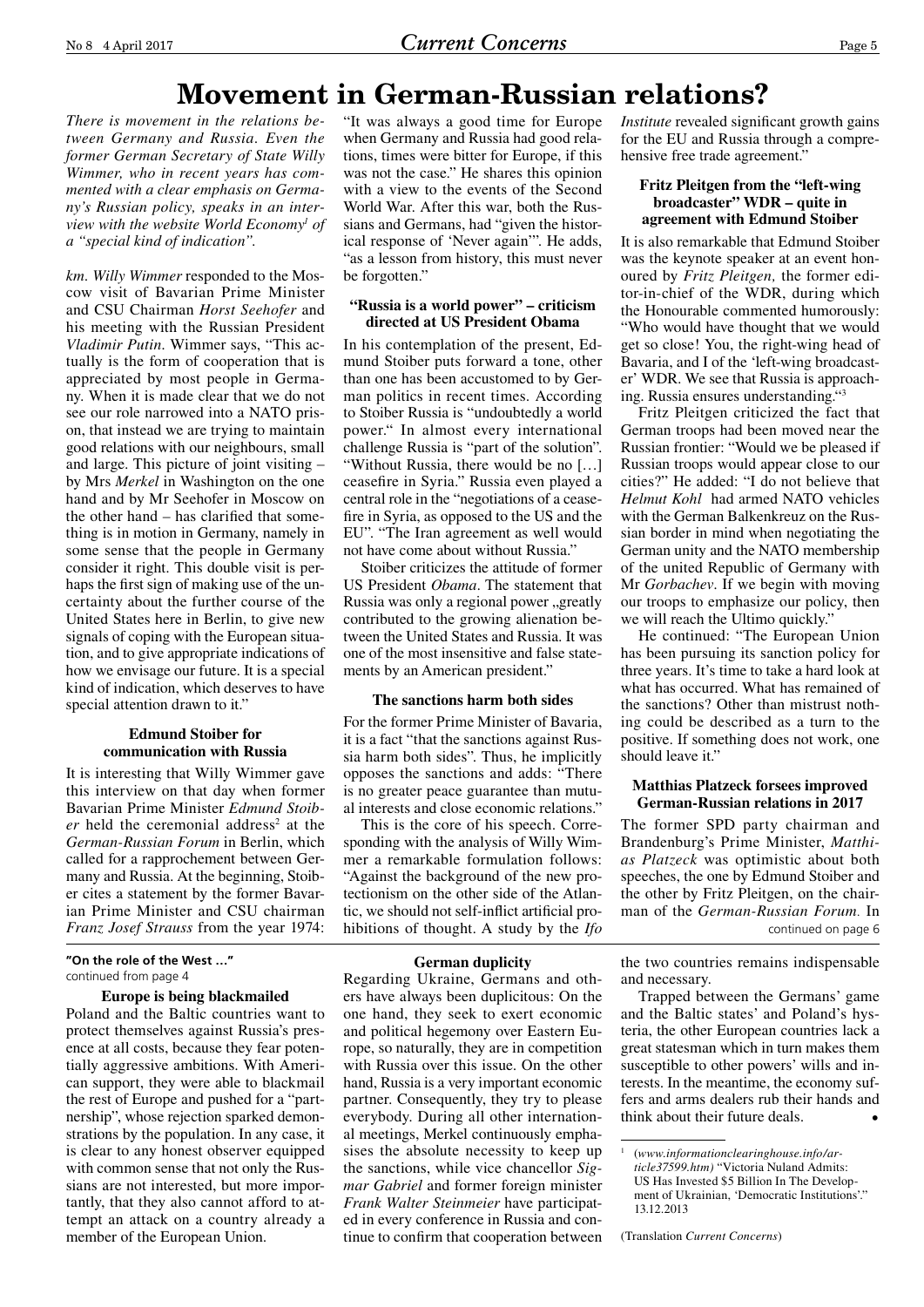### **"We decide"**

### **The right to binding popular vote is to be incorporated into the Austrian Federal Constitution**

*The 40th plebiscite in the Second Republic (title: "We decide") wants the inclusion of the referendum as an unrestricted right of the electorate in the Austrian Federal Constitution.* 

From 100,000 votes onwards, a mandatory plebiscite on legal propositions should be possible. In the future, the so-called noncommittal referendum can also lead to a binding plebiscite. Parliament must first decide within six months.

### **The initial situation**

1. Many of our politicians are primarily committed to the interests of their parties (power reserve or empowerment).

2. This dilutes the democratic principle of Article 1 of the Federal Constitution (B-VG) (parliamentary respectively representative democracy).

3. The will of the people is not sufficiently represented. In the present situation, many of us feel defense- and powerless against a perfected Austrian political system, supported by a PR specialist, which seems only to be self-sufficient and

**"Movement in German …"** continued from page 5

an interview with the German edition of the Russian station *Sputnik* of 21 March 20174 , he expressed that he expects an improvement in German-Russian relations still in this year. The German Chancellor will also travel to Moscow in May and the new Federal President "clearly signalled that he would end this long drought of a German President visiting Moscow".

Taking into consideration the experience with *Egon Bahr*'s and *Willy Brandt*'s Eastern bloc policy, Matthias Platzeck advocates practicing the art of simply putting problems aside which are not solvable at the moment, "and to turn towards problem areas where one can do something together, develop cooperation, shape cooperation".

### **"Europe must be careful not to stand alone"**

Matthias Platzeck also mentions the strategic consideration, which Willy Wimmer mentioned already, and which Edmund Stoiber also supports: "There is also the geopolitical challenge that Europe must be very careful not to stand alone one day. There are isolationist tendencies in the US and the power house in Far East with China. And suddenly there we are. It should be our great interest to bring Rusas a parallel world leads an independent existence away from actual interests of the population.

*Powerlessness can lead to extremes, and this must be prevented by an increase of democracy!* 

It is not enough for a mature, honest, real democracy to vote for the parliament every five years (National Council elections). Even the proposals now made in the government on a "Volksbegehren neu" ("Referendum New") are by no means sufficient.

### **What we need**

Our democracy needs decisions both taken and abided by jointly through the people's representatives (parliament) and our citizens.

Of course Parliament should not be made obsolete! However, we citizens should be given the opportunity to intervene in Parliament's decisions if they do not correspond to the wishes of the majority of the citizens.

The possibility of preventing a parliamentary bill by means of a citizen's vote is intended to prompt our people's repre-

#### **The original text of the plebiscite**

*The following sentences are to be added to Article 43 B-VG:*

A referendum on a bill is also to be carried out if at least 100,000 eligible voters of the collectively enfranchised people demand it. Moreover, a plebiscite on a bill or another resolution to be taken by the National Council for the execution of a referendum shall be taken within six months, if required by 100,000 signatories of the plebiscite or other eligible voters.

*The following sentence is to be added to Article 46 (3) B-VG:*

This federal law also has to regulate the cases in which a popular vote on a bill has to be omitted because of danger in delay. (Translation *Current Concerns)*

sentatives to make their decisions by including the citizens more than currently and therefore to provide them with sufficient information and involve them in the preparation.

continued on page 7

sia closer to us. Not that we then lose Russia to China in 10, 20 years.'

At the end of the interview Matthias Platzeck once again emphasizes that Europe and the world are faced with enormous problems, and points out that "without or against Russia we will not be able to solve all these issues." The problems cannot be delayed. In seriousness he adds, "We should not whitewash the world. The alienation between Germany and Russia is growing, the mutual knowledge of each other is decreasing. This bears a high-risk potential, because thereby all kinds of errors and false alarm can grow more quickly and danger of escalation grows with it. That is why I believe that there is very little time left."

### **Alexander Rahr: Only the German elite has alienated itself from Russia**

This corresponds to what the German expert on Russia, *Alexander Rahr*, expressed in a conversation with the *Sputnik* station on the same day. For many years, Alexander Rahr was the Russian expert of the influential German Foreign Relations (*DGAP*), also known as the *German Council on Foreign Relations.*

Rahr says, "the relationship between Germany and Russia is as bad as has not been seen in decades, even worse than during the Cold War." And this, despite Europe having no other choice but "to

create a common Europe with Russia." The problem of the German-Russian relations is "not Mrs Merkel," and certainly not the majority of the German population which is neither anti-Russian nor Russia-phobic, "but a large part of the German elite that has alienated itself from Russia". An increasing number of the European elites state that "above all the Western and Central Eastern European states, wish for a Europe without Russia". Rahr is doubtful of whether such path, such new Cold War "will end as peacefully as the first."

Therefore, it is all the more important and urgent that the movement of Willy Wimmer, Matthias Platzeck, Edmund Stoiber, Fritz Pleitgen, Alexander Rahr and others is given more support.

- <sup>3</sup> *www.deutsch-russisches-forum.de/portal/wp-content/uploads/2017/03/Dankesrede\_Fritz\_Pleitgen\_Dr.-Friedrich-Joseph-Haass-Preis\_2017.pdf*
- *<sup>4</sup> https://en.sputniknews.com/ politics/20170321314978814-russland-platzecktauwetter/*
- *<sup>5</sup> https://en.sputniknews.com/ politics/20170321314974213-ostpolitik-tot-rahr- -europa-russland/ll.*

<sup>1</sup> *www.world-economy.eu/pro-contra/details/ article/k-frage-keine-winterstiefel-oder-zuleise-stimme/* from 20.3.2017

<sup>2</sup> *www.deutsch-russisches-forum.de/portal/wp-content/uploads/2017/03/Rede\_Dr.-Edmund-Stoiber\_ Festveranstanstanstaltung-German-Russian-Forum-e.V.pdf*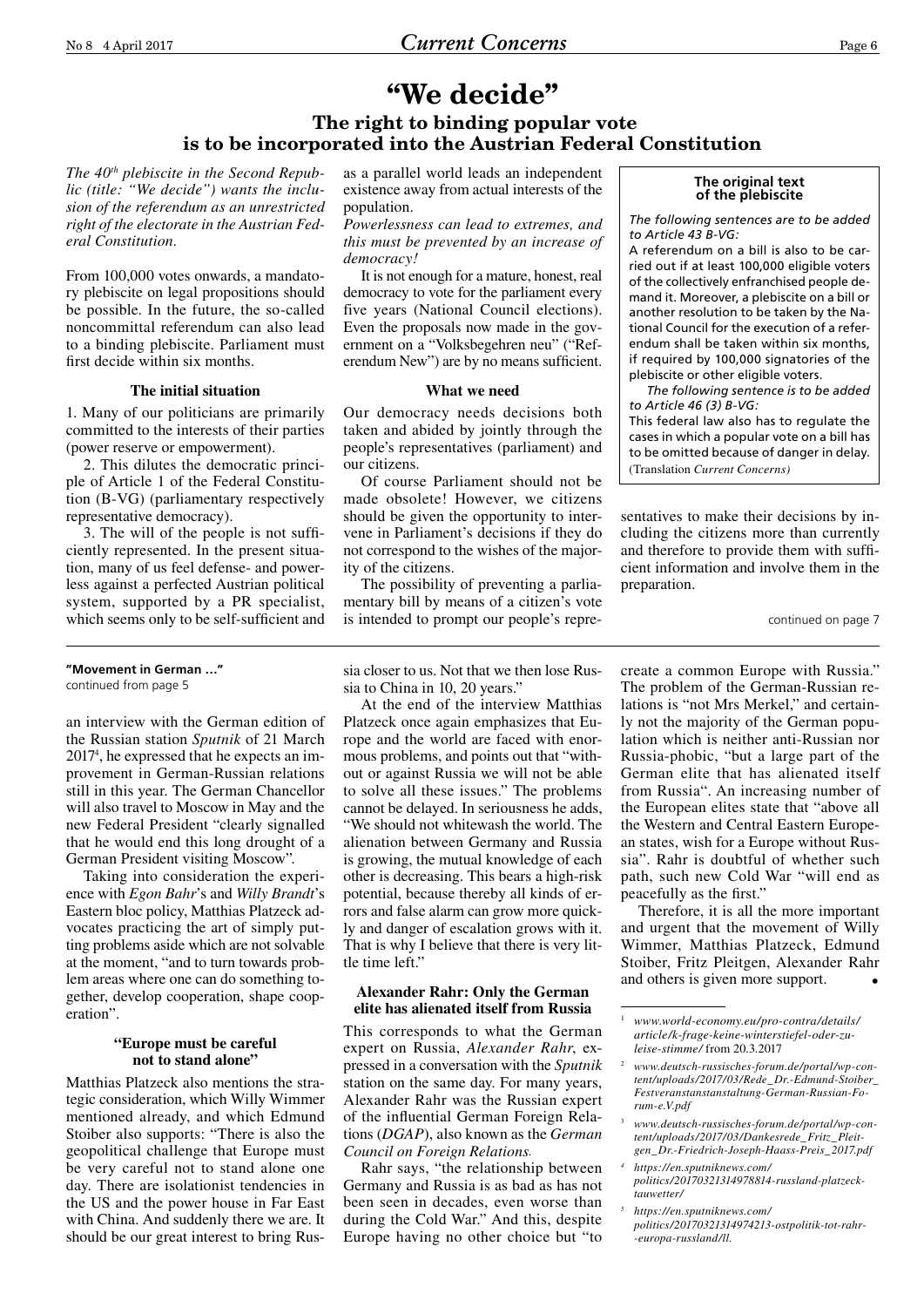### **Federal Council reaching its limits in the negotiations with EU**

*RI.* Switzerland's current negotiations about an "institutional framework agreement with the EU" resemble an unsolicited deep bow with unforeseeable consequences. Without compelling need, the last decision on the vital matters should be consigned to a foreign court of a undemocratic construct.

### **EU is not democratic**

It is official: the EU has no democratic structures. It never had, and it has not achieved this even after several decades. It is not democratic.

The EU is a supranational entity which deprives its democratic Member States of power and usurps more and more competences for itself. In the individual States of the EU now 80 percent of the laws are no longer decided by elected parliamentarians, but made in Brussels. A cold disempowerment of citizens.

### **Heavily subsidised debating room**

The European Parliament itself is a highly-subsidised debating room – with all the amenities it needs to silence a conscience,

### **"'We decide'"**

continued from page 6

Undemocratic decision-making processes can thus be prevented.

### **This is how it will be in the future** What is new?

1. The revolutionary in the popular movement "We decide": In the future, the electorate can force plebiscites.

If 100,000 voters demand it, a plebiscite must take place before a law comes into force. Exceptions should only be urgent cases if there is a threat to our country. This is currently not possible.

*2. The National Council must make a decision within six months by means of a referendum. A referendum on this decision will also be possible.*

If 100,000 voters demand it, every final parliamentary resolution must also be able to be subject to a plebiscite by way of a referendum. In order to ensure this, the Constitution also provides for a maximum period of six months for the parliamentary execution of referendums. Thus, in the future, referendums will no longer be noncommittal ("toothless") and thus cannot be left untreated.

*At the moment Parliament has to deal with a referendum, but does not decide. So, at the moment, referendums are not binding.*

*Our goal: No law against the will of the citizens.* 

but without any real power. The laws are worked out at a different location.

For decades, corruption scandals have been shaking the Brussels EU. Since years their finances have not been approved.

Only the public opinion has noticed less in recent years – thanks to better PR.

### **Jurisdiction beyond democratic legitimation from the base**

It is known that in the European Court of Justice lawyers from different EU States such as Germany, France, Spain, Portugal, Greece, Estonia, Bulgaria, Romania, etc. decide about the internal affairs of other States in the EU, of which they do not know much about law and tradition. They administer justice according to the regulations and laws which originate from a huge bureaucratic machine.

The "institutional framework agreement with the EU" changes our State system and the self-determination of our country. The Brussels judges – who are appointed in whatever way – shall pass sentences without real knowledge of the country and people.

The possibility to demand a referendum against parliamentary resolutions (right of appeal) would already be the *yellow card*, which discourages the parliament from holding something against the majority of the electorate.

For this reason, projects are to be discussed intensively with the interested population, at least from the governmental decision, but better still earlier. If this would not happen and Parliament would do something without having the consent of the citizens, the *red card* threatens by means of a veto against the parliamentary resolution by plebiscite.

Many very important details will have to be settled in *execution laws*. For this, see the already existing implementing laws of the countries, which are already familiar with the before mentioned corrective (e.g. Lower Austria, Burgenland or Vorarlberg).

### **"Clock Tools"**

With these new regulations, we Austrians have a *binding, truly democratic instrument* in our hands, which we can use, if necessary, to set a new course for the future or even for a political corrective.

This is *of crucial socio-political significance* for the future of our democracy. Why? Because, contrary to the political promises and plights, our country does not develop further in many fundamental areas.

*We citizens thus gain that influence that should be self-evident in each democracy.* 

It is hardly understandable that some members of the Federal Council with their chief officials are pursuing the plan to join the undemocratic EU given the current developments because

- the EU is bing about to disintegrate (Brexit),
- fiscally, the EU is running on empty: Greece is immediately before bankruptcy. The public finances of Italy, Spain, Portugal and France will burst at the next interest rate increases,
- the ECB prints euro without end. Inflation which will expropriate the citizens is foreseeable,
- the EU's military policy is on the way to lose its "peace dividend". It is closely affiliated with NATO and takes part in operations in the Ukraine, Syria, Afghanistan and other hot spots of the world's conflicts. Their goal seems to be to operate power politics and to achieve economic interests by force of arms.

continued on page 8

### **Who is the initiator of the referendum?**

The society ACHT (*www.acht-austria. com)*. Independently. Non-party. Absolutely incorruptible.

We want power to really come from the people. In the sense of an honest, true democracy.

### **Concluding remarks**

1. Compulsory referendums are already envisaged in numerous constitutions, including in Austrian federal constitutions.

2. The current government has also acknowledged more citizens' participation in its program.

In concrete terms, it says: "The coalition is committed to the sensible addition of representative democracy through direct-democratic institutions".

We therefore demand nothing "impossible" or even "absurd", but to a certain extent only the fulfillment of the corresponding coalition agreement.

#### Contact persons:

Mag. *Thomas Rathammer,* chairman of the association ACHT

RA Dr *Karl-Heinz Plankel,* Vice-President and press officer of the association ACHT

Prof DI Dr *Heinz Wohlmeyer,* Cashier association ACHT

DDr *Karl Lengheimer,* Austrian constitutional expert For further information please contact: RA Dr. Karl-Heinz Plankel, A-1010 Vienna, Bartensteingasse 16/11, Tel.: +43 1 4020925,

*kanzlei.wien@anwaelte-dornbirn.at* 

For more information, visit *www.acht-austria.com* (Translation *Current Concerns)*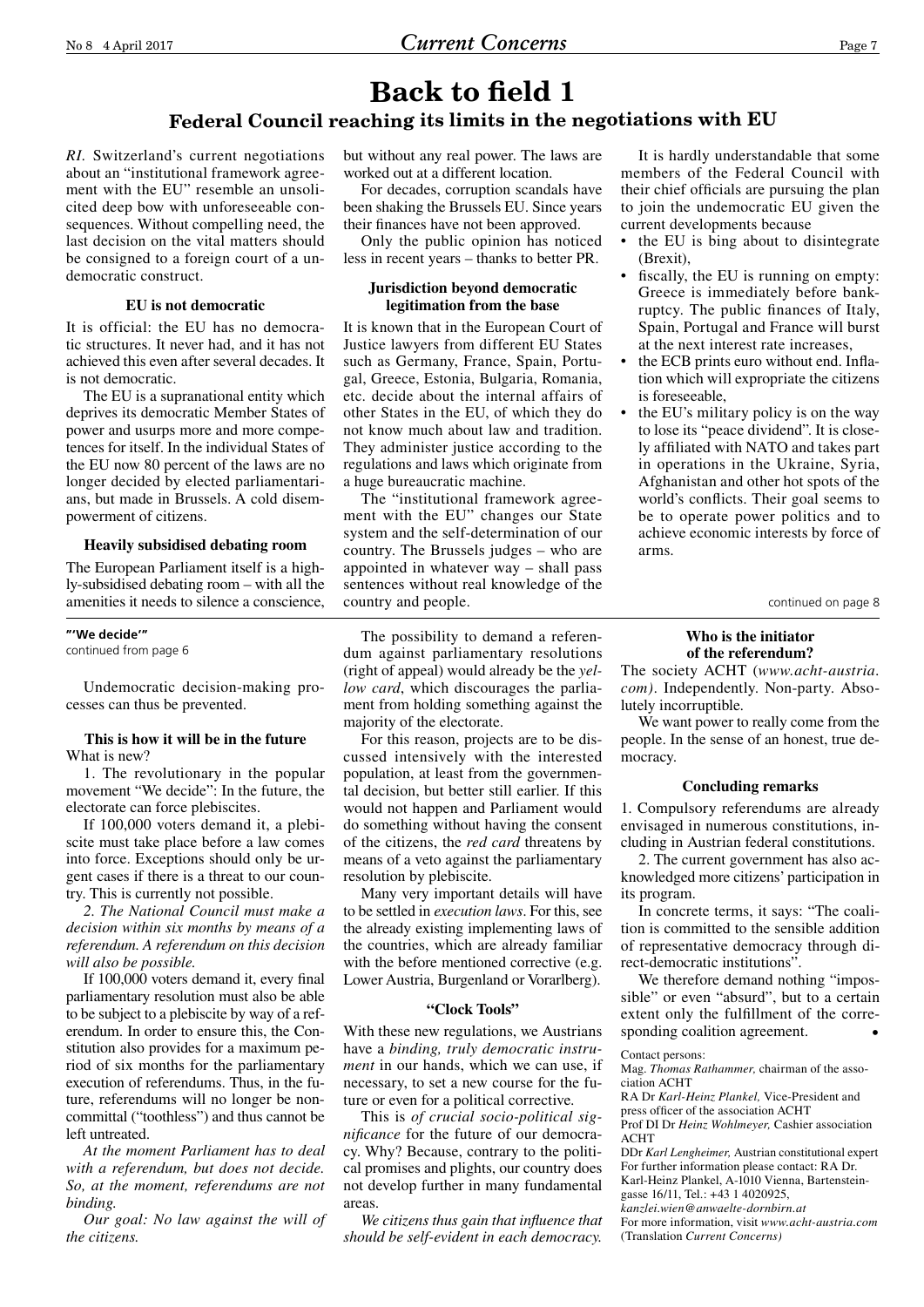# **Which foreign policy position for Switzerland?**

*by Dr iur Marianne Wüthrich* 

*Admittedly, it is not always easy for Switzerland as a small and preferably independent state and its representatives in politics and diplomacy, and even more so in the context of contractual negotiations, to cope with the predominance of the EU in everyday European affairs. It can also be quite difficult to maintain an upright attitude towards foreign politicians of all kinds, but, in the subject matter, to remain steadfast on the basis of the rule of law and neutrality policy. But it is possible, this is often documented, and corresponds to the self-chosen role of Switzerland.* 

*If you want to appear on the media's frontpages, you will choose a different approach than the careful politician who is concerned with the matter. And everyone who has trained to tell foreign committees what they want to hear and to act accordingly is sometimes even in danger of sweeping uncomfortable national referenda – or the resulting constitutional articles – under the carpet.* 

Great excitement in various European countries: The Turkish Foreign Minister and other Turkish politicians of the government party want to appear abroad to convince their fellow citizens living there that they should vote in the upcoming referendum in the sense of the government. Many European politicians and media are criticizing the content of the planned Turkish constitutional reform because it would significantly strengthen the power of the head of state and weaken Parliament's ponderosity which would

### **"Freedom, Democracy and …"** continued from page 7

### **Are the Swiss tax billions not enough yet?**

Should Switzerland be chained even closer to this project through its Federal Council?

- Is it not it enough that we already pay tax billions for the "EU cohesion fund"?
- Is it not enough that the will of the people is already disregarded in many ways in the EU's interest?
- Is it not it enough that we have insidiously assumed useless EU law for years?

### **Switzerland is not depending on the EU**

Contrary to the impression spread by the Federal Council, Switzerland is not dependent on the EU:

We can operate our international research projects even cheaper than with the EU.



*"Only when Swiss government members and diplomats have a dialogue with foreign governments on an equal footing it will be possible to offer good offices in interstate conflicts." (picture reuters)*

be a threat from a democratic and constitutional perspective. From this position some politicians, also in Switzerland, vote for entry bans and bans on speaking. How is this to be assessed from the perspective of constitutional and public international law?

### **The freedom of expression is valid**

Well, it is the right of the media to publish their opinion on informing voting documents at home and abroad. This corresponds to the freedom of the press. Freedom of expression, however, does not only apply to the press, but to every

- Our hydropower plants do not need the power of the EU wind power or the EU solar panels.
- Economically, Switzerland is very diversified and must have no fear of French or German Government pressures.
- We can manage seriously our and our customers' funds, without spies from neighbouring countries who want to improve their national debt and are interested in our finances.

The negotiations with the EU must be negotiations between equal partners and not between a little schoolgirl and her taskmaster.

### **Demands to the EU**

This undemocratic structure can never constitute a reference for our country. The Swiss EU Coordinator *Pascale Baeriswyl* should make the following minimum requirements to the EU:

• The EU must become democratic.

human being, whether or not we share his opinion. So also to foreign politicians who want to visit their compatriots in Switzerland and talk to them – whether we have sympathies for the government or not. Of course, the freedom of speech is also valid for the opponents of the government's bill.

In a mood of heated and excited debates, it is a good thing that the head of *The Federal Department of Foreign Affairs* (FDFA), Federal Councillor *Didier Burkhalter*, said in an interview in the first

continued on page 9

- Their citizens must be put back in their rights.
- • The businesses of the EU-Commission must be transparent.
- The EU must act militarily and politically neutral. A possible army must be used only for defense.
- The election of judges is carried out democratically.
- Law must apply and may not be abolished by individual politicians.

Should the EU fulfill these  $-$  very low  $$ demands, then negotiations with Switzerland on a possible closer cooperation could make sense.

Otherwise, it is to wish that the EU leadership does not ruin the population economically or transform Europe into a military battlefield.

The Bernese negotiating delegation has reached a decision level which exceeds its competencies to speak on behalf of the citizens. So back to field 1!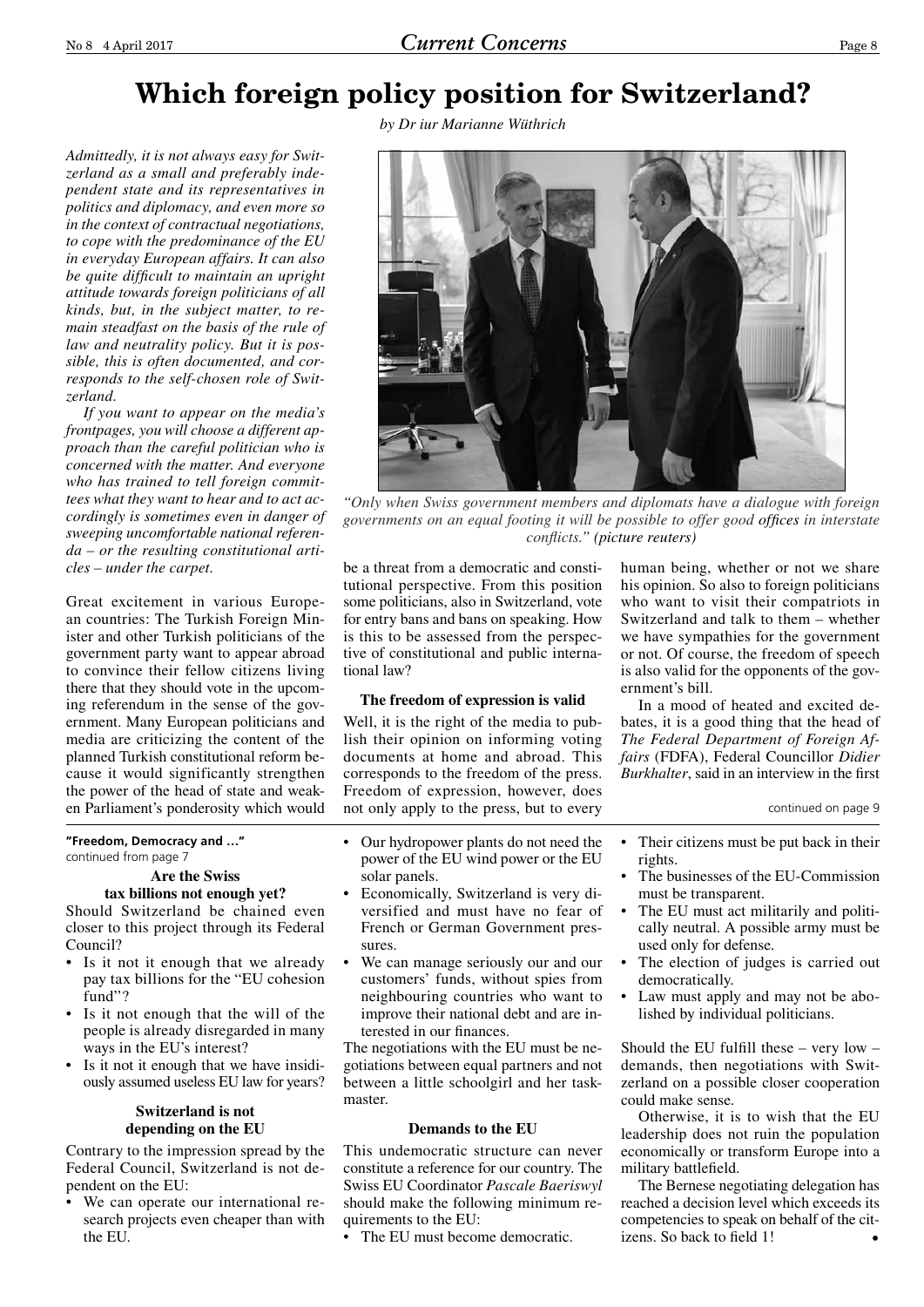### **Freedom of expression, security and respect for the law**

*Interview with Federal Councillor Didier Burkhalter (excerpts)*

*Pietro Bugnon: The pro-Erdogan-campaign in Europe is heading for a diplomatic crisis. The Turkish prime minister didn't get a landing permission in the Netherlands. The European States feel uncomfortable in the face of the diplomatic offensive of the Turkish government. Just this moment I could speak with Federal Councillor Didier Burkhalter about this. Up to now he had not commented on this dossier. I asked him if this verbal escalation had worried him.*

*Federal Councillor Didier Burkhalter:* I think in such a critical situation it is necessary to set a clear frame of principles and actions. We determined it already some days ago, namely the frame of freedom of expression but also this of security and respect for the law. Thereby we have to regulate several delicate dossiers affecting the interests of Switzerland concerning Turkey. The eventual meeting of the Turkish minister on Swiss territory with the Turkish community and the Turkish consuls of the region, then the problems related to the asylum law and to possible intelligence activities on Swiss ground. And we regulate all these dossiers according to our principles. Let us first take the question of the visit which eventually will take place tomorrow – it is not clear and confirmed up to now …

*You don't know if it will take place?* It is not an official, but a private visit of the Turkish minister who wishes to meet the Turkish community and the Turkish consuls of Switzerland and Austria. If it would be an official visit we would make different dispositions. Now we deal first of all with questions of security. And it is up in the air if and where exactly this visit will take

place. For us in the first place it is a question of the freedom of expression. We believe that the adherence to the civil rights and the freedom of expression is important. By the way – this shall be clearly stated here – this is valid for other states, too, Turkey included […]. Furthermore we point out that the security situation is analysed practically every hour and that it may be necessary in every moment to take action as soon as we think that the security conditions are not guaranteed. […]

*No prohibition in Switzerland – but in Germany, in Austria, in the Netherlands. Switzerland in a way isolates herself. Don't you feel a little bit alone?*

Oh no, not at all, because we don't have the custom to shape our politics by all means like the others do. The Swiss foreign politics is very autonomous, very specific. So, during the time of the coup d'etat last summer we decided on the one hand to take a clear position of condemnation of the coup d'etat, on the other hand in its aftermath, which according to our assessment could become very difficult, to make sure that the relationship between Switzerland and Turkey stayed very intensive and based on a direct, free dialogue. This dialogue was meant to be so discreet that we could address even the most precarious points directly – from eye to eye – that means not under all circumstances attended of the media how it happens very often in Europe. This enabled us to cultivate contacts practically monthly on different levels and declare thereby our positions. […]

*You support the freedom of expression but that means as well the risk of possible riots during tomorrow's visit of the Turk-* *ish foreign minister. What would happen in this case?*

Listen, if there are risks of riots – I don't know what riots you speak about – but if you speak about security, this is another problem. But the freedom of expression must not be restricted. Of course if suddenly there occurs a security risk we will take measures, for example that the minister couldn't proceed to the designated location or that he couldn't do something he had planned. But then it would be for reasons of security, not for the reason of restrictions of the freedom of expression.

Last year we gave the Kurdish leaders the possibility to express themselves in Switzerland. If the Turkish leader now will also express himself, this is important for the different Turkish groups to be able to form their opinion. In this concrete case it is about a referendum which is very important for the future of this country. And I think that the Turks are old enough to form their own opinion based on the statements of both sides.

Let's say it again: Switzerland is not a country that forbids the expression of opinion but a country that can take security measures […]. If the event or meeting which the Turks have organised, actually takes place tomorrow – what is not clear at all in the moment as already mentioned – it is in no way impossible that for security reasons we might not be able to let things slide as scheduled.

> *Source: Radio Télévision Suisse RTS 1, Forum, 11 March 2017, Interview: Pietro Bugnon*

(Translation *Current Concerns)*

### **"Which foreign policy position …"** continued from page 8

program of the radio station in the French speaking part of Switzerland, *RTS* (Radio Télévision Suisse), that the freedom of expression is unquestionable one of the most fundamental rights in the democratic constitutional state. In contrast to other European governments, he stood by the fact that, from this perspective, there was no reason to prevent the presence of the Turkish Foreign Minister *Mevlüt Cavusoglu* in Switzerland (see box with excerpts from the interview).

### **Handling with foreign governments in Swiss way**

In fact the planned presence of the Turkish Foreign Minister in Zurich did not take place on 12 March. Apparently Federal Councillor Burkhalter in a personal meeting with his Turkish colleague has been able to achieve, that the minister decided to renounce his visit for now – without any unintended comments. On 23 March, Federal Councillor Burkhalter met Foreign Minister Cavusoglu in Berne – without any prior notice and without media presence. Then Cavusoglu met some visitors at the Turkish embassy.

The prudent behaviour of the Swiss Federal Council is therefore an indispensable basis for Swiss neutrality policy. Only when Swiss government members and diplomats have a dialogue with foreign governments on an equal footing it will be possible to offer good offices in interstate conflicts. So Burkhalter could make an effort to achieve a rapprochement between the war parties in 2014 in Ukraine when Switzerland held the OSCE presidency. The people of Ukraine and other heavily disrupted and destroyed countries should be wished that Switzerland could use the institution of good offices more often.

According to Federal Councillor Burkhalter's opinion some Swiss media have had second thoughts about the democratic and constitutional foundations that apply not only to those whose opinions suit our book: "For our country freedom of speech is a valuable commodi-

ty – unlike many States in the European neighbourhood. Whoever wants to speak in front of a meeting has to abide by the laws, such as the racism standard, and he has to abide strictly by the security requirements of the authorities. Rightly we do not know any other conditions. It cannot be that we generally want to forbid the presence of foreign politicians, just because sometimes their attitudes do not fit us. Let us not forget that, on 1 August, our Federal Councils would also like to be present in front of Swiss citizens abroad, where they would certainly hold political speeches, possibly even promote a yes or no vote." ("St. Galler Tagblatt" from 18 March 2017)

### **Turkish referendum and abidance by the principles of the rule of law**

From the democratic point of view, however, it should be noted that the Turkish population is, after all, allowed to vote on whether or not it wants a shift of power towards the president. The fact that fun-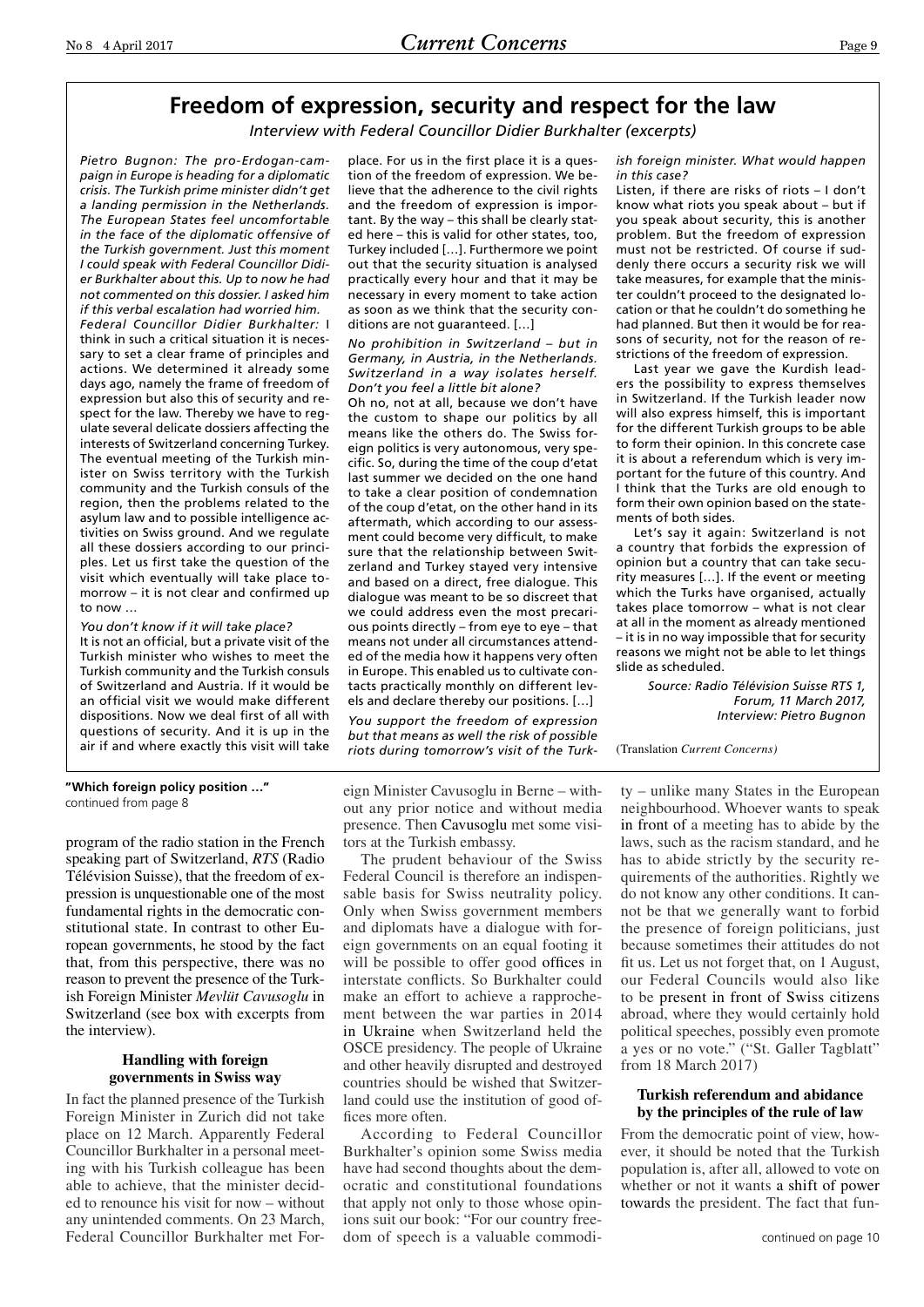### **Why many of the previous free trade agreements do not correspond to the conditions of the common good**

#### **About peace …**

The state is a partnership of convenience. Internal and external security is its supreme goal. That is why the citizens of states with a democratic constitution have agreed on transferring the enforcement of their rights, including the application of armed force, to the state. This is therefore furnished with the monopoly of violence. Accordingly, the authority to maintain the law with force on the basis of justice and the law belongs to the state. Justice and the law are herewith not defined in a purely positivistic sense, but as a realisation of natural and human rights, which must find their expression in positive law and which can rightly be described as just. Law and justice belong to every person by nature, as an individual and as part of the community, and they guarantee every person's freedom. The internal and external security of the community is the condition of this freedom.

### **… to prosperity for all**

As the state's monopoly of power is oriented towards the common good, it promotes the free development of every individual member of the community. Therefore the state's laws in the sphere of the economy must equally be understood in such a way that the state, as a representative of the community, which is based on the national will of its citizens, must also promote the common good and therefore prosperity for all in the territory concerned. Article 14

#### **"Which foreign policy position …"** continued from page 9

damental reforms are submitted to voters is not common throughout Europe, let alone in the European Union. Its top politicians often speak loudly and concisely in order to demand compliance with "democratic basic values" in other countries – but woe if the citizens of individual EU member states dare to vote against the pre-determined direction of march from Brussels.

Perhaps the majority of Turkish voters – in view of wars launched from abroad and the resulting chaos and terror in their neighbour states – have other ideas how their state is to be led? It is the Turkish people to decide. Naturally, in doing so, the principles of the rule of law and the fundamental rights of individual people must be respected. This is, as already mentioned, more to be attained on an equal footing and in peace, than by unobjective verbal attacks.

### *by Ewald Wetekamp*

(2) of the GG (Basic Law of the Federal Republic of Germany) stipulates this purpose when it says, "Property entails obligations. Its use shall also serve the public good." The legitimate entrepreneurial pursuit of profit, continuity, development and expansion is not being hindered or confined, but the orientation and attachment to the common good confers on every entrepreneurial striving as the very essence of the matter: the common good of the people connected together in a state community. Professor *Eberhard Hamer,* of the *"Mittelstandsinstitut"* (mid tier institute) *Hannover,* once expressed this in one of his lectures, when he defined the mediumsized company as a company of people, with people, for people. There is no finer way of describing entrepreneurial activity in its relation to the well-being of the individual and the community.

### **A democratically unacceptable enforcement strategy**

As far as the currently very popular defense of free trade agreements is concerned, a look at history will help as well as a description of the anti-democratic practices used in the attempt to enforce the free trade agreement TTIP; with CETA it was no different. These practices should be called anti-democratic because matters concerning the public were being negotiated behind closed doors. Even representatives of the people were not allowed to make copies of the provisional contract. The text was made available for study to German parliamentarians in a specially guarded separate room without recording facilities. Not even a cell phone was allowed, because it could have been used to photograph the text. Now what is it that has to be protected here and from whom? We are speaking about a contract of more than a thousand pages. What is the point? That which urgently needs to be made public is instead kept secret meticulously, negotiated behind closed doors, to the exclusion of the public. All this has nothing in common with a republic, with a res publica, with the cause of the general public, and it mocks democratic practices. And what is the reaction of our people's representatives? No one is protesting! No one is resisting! There is no report in the media committed to the public. No magazine enlightens the public. And this despite years of mass protests, internet petitions and collections of signatures, which have gone into the hundreds of thousands and which have been giving expression to their legitimate protest in the alternative media.

And then there is this word creation from the arsenal of the spin-doctor school: "Harmonisation of competition". Here two concepts which are generally associated with positive emotions are deliberately put to an inappropriate use. They do not belong together. *Karl-Albrecht Schachtschneider* has long criticised the fact that both the EU legislation and the free trade agreements deal with the terms free or fair competition without defining what they mean by this. In the case of TTIP, harmonisation of competition means nothing but a continuous shutdown of social and environmental standards. For what one does not need to grant, the other does not have to fulfill either, because that would be a "distortion of competition" – again a word creation like the one above. Yes, he should even be able to take legal action to enforce his right of non-compliance. Thus the concept of competition constructed by the corporations and the EU is elevated above national legislation and, on closer inspection, proves to be unconstitutional and just as contemptuous of democracy as the enforcement strategy described above. What is to remain is the corporated state, which is to function as a part of large corporations. We cannot want that.

### **Food sovereignty – the first victim of free trade**

In his book, "Mit der Ölwaffe zur Weltmacht" ("With the Oil Weapon to World Power"), the economic journalist *F. William Engdahl* describes the introduction of free trade in Great Britain by London financiers and traders in the first half of the nineteenth century as the establishment of a new, powerful power instrument of the English financial elite. Theoretically, these circles, which belonged to the City of London, (not quite correctly) relied on the moral philosopher and national economist *Adam Smith,* who was interpreted as having postulated the voluntary subjugation of society to absolutely free trade and to the propagated automatism of market mechanisms.

The fact that in essence, this free trade had nothing to do with public welfare, social justice, or the sovereignty of the English state, was demonstrated by the first great victory of those advocates of free trade. In 1846, they repealed the corn laws which had, for a hundred years, assured the English and Irish peasants of the purchase of their harvests at fixed prices, thus ensuring the peasant's livelihood and the die-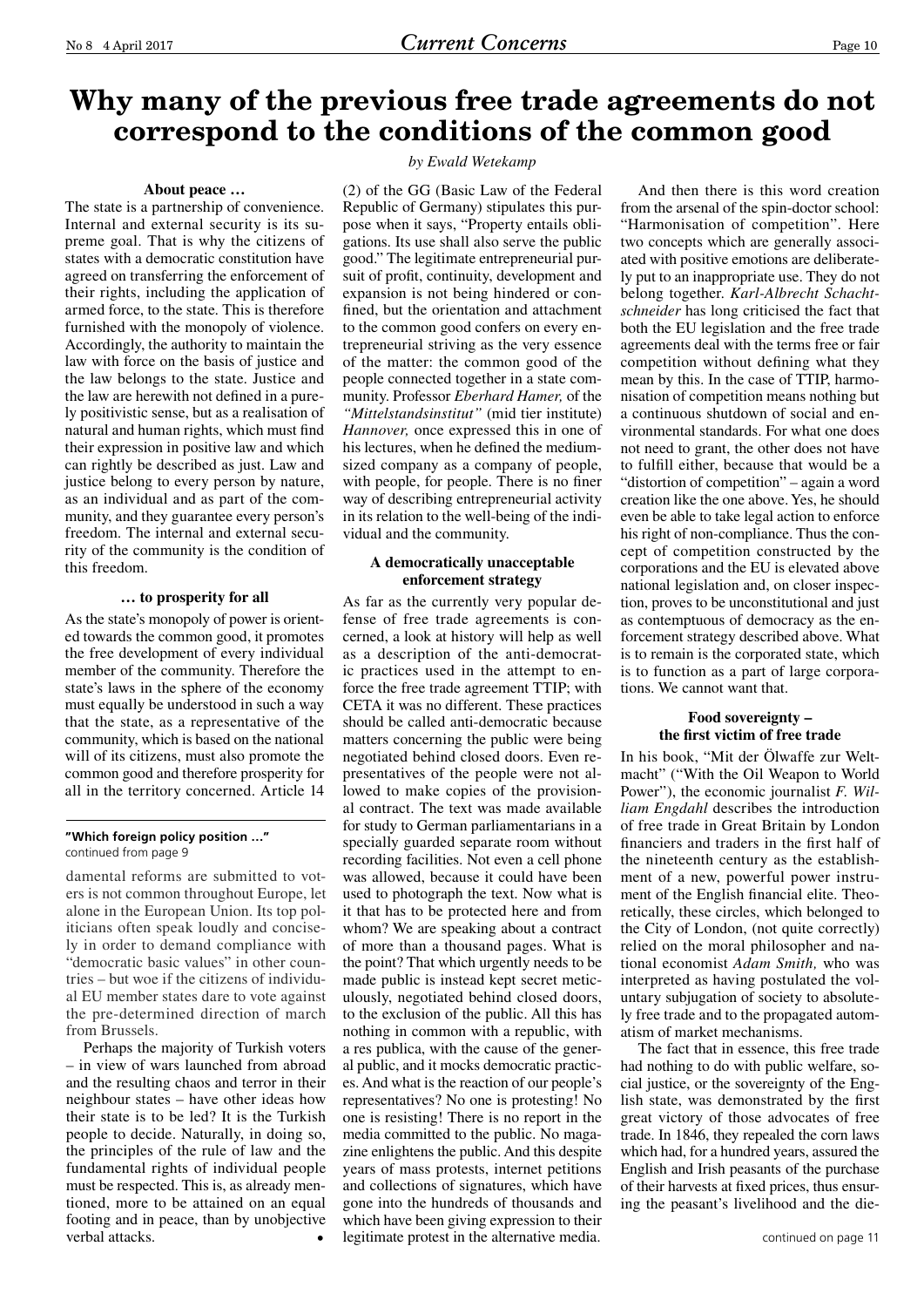### **"Why many of the previous free trade …"** continued from page 10

tary sovereignty of England. This changed promptly when the corn laws were repealed. Now coolies in India and fellaheen in Egypt, who already lived under the economic pre-eminence of the London City and worked for starvation wages, became rivals of the English and Irish peasants. The tide of cheap agricultural products, which now began to flow in, drove the English and Irish peasants into ruin. Mass misery was the direct result of free trade, and it forced many into emigration. They became immigrants in other states.

### **Forced wage dumping and intentional impoverishment**

The ensuing "automatisms of the market mechanisms" led to the impoverishment of industrial workers, since their wages were tied to the price of a loaf, which was now in free fall and soon arrived at the lowest possible level. The fact that this development in England had the harshest consequences also for farmers and industrial workers in Germany and in the whole of Europe, and even for the US, is easy to understand, as England now flooded all these markets with cheap products. In this way, economic wars can be waged against emerging countries and these can be withheld from making their economies prosper, even in the name of such a wellsounding term as "free trade". At the same time germs of future social upheaval and mass protests were then and are now being implemented, as well as new problems such as refugee and emigration movements resulting in a migration of people of foreign cultures into European countries. These consequences were also intended and are still intended today, and they present the countries involved with challenges which are almost impossible to master.

### **The nature of the free trade**

At the end of the same chapter, Engdahl draws the following conclusion: "In short, the nature of free trade can be defined in such a way that it divides people into ever less extremely rich families and a rapidly growing number of ever poorer, mostly underprivileged people. ("With the Oil Weapon to World Power", 2002, pp. 14)

The cynicism of describing impoverishment and immiseration as a result, not of free trade but of over-population, cannot be surpassed, as a new chapter is opened here which is still being continued by interested parties.

Also the comments on this first chapter, in which Engdahl quotes the American economist *Henry C. Carey* as a contemporary critic of the British free trade policy, are definitely worth reading. Already in the early days, the watchful observer who felt connected and committed to his fellows could clearly see who profited from free trade. We are struck by the recurrence of the phenomena and consequences of forced free trade agreements, which have been forever repeated till this day.

### **Free trade as an economic war against "developing countries"**

We can see how also in the  $21<sup>st</sup>$  century, the free trade market mechanisms described by Engdahl follow the same agenda and have the same consequences as the repeal of the corn laws in the year 1846, if we dip into the book by *Friederike Beck* "Die geheime Migrationsagenda" ("The Secret Migration Agenda") and in particular into its chapter 4 "EPA: Wie Freihandelsabkommen der EU mit afrikanischen Staaten dort wirtschaftlichen Schaden anrichten" ("EPA: How free trade agreements between the EU and African states do damage there". EPA is the abbreviation for *Economic Partnership Agreement.* But on closer examination, there can be no question of partnership and agreement, since the opening up of African markets for European products was not infrequently enforced by targeted economic war scenarios. African countries refusing to open their markets up to 83% for European goods, and not prepared to abolish tariffs and charges at the same time, were punished with exorbitant import duties on their goods upon entry into the European market. The result showed itself sooner or later: several African states gave up and signed this forced submission contract.

There are quite a few economists who think that these free trade agreements jeopardise the development of African economies as these are not able to compete with the products of highly industrialised economies in European markets and in the meanwhile also on their own. At the same time, these countries are unable to protect their own economies. For example, the export of surplus European chicken meat to African countries has tripled since 2009. Since the production costs of domestic farmers are higher, they are driven into bankruptcy. Protective measures by African states do not work. According to the agreement, they can only charge 35% import duty on poultry imports, but this is not enough. So the African farmers give up. And their collapse not only increases the country's dependence on imports, but also causes the fading out of the knowledge about animal breeding and agriculture, which was traditionally transmitted and further developed over generations. It is no longer available to that community.

The EU's fishing policy is turning out to be equally catastrophic for African countries. Big European ship owners have overfished the European fishing grounds

by more than three-quarters, and are now urging European countries to conclude contracts with African countries in order to allow them to fish in their grounds. Not only do the big ship owners not participate in the costs – 90% are covered by taxpayers – but they can even count on subsidies. European taxpayers pay, and the fishermen of Somalia and Senegal catch no more fish. Indeed, this is a well-known fact. Angela *Merkel'*s Africa Commissioner *Günter Nooke* says: "A country should not use economic negotiations to destroy on the one hand, what its development ministry is trying to build up on the other hand." Are these the Western European values, which are so frequently invoked by a certain side? Definitely not.

### **The food weapon – a popular free trade tool**

*Jean Ziegler'*s contribution to the documentary "We feed the world" and the film by *Hubert Sauper* "Darwin's nightmare", both available on DVD, depict in frightening pictures, figures and facts the interrelationships here described. Already at the time when Jean Ziegler compiled his documentation, Western industries supported their farmers with more than one billion dollars a day and also subsidized agricultural exports to developing countries, so that any food export to a developing country occurred at prices that drove every native farmer to ruin. The agenda behind this procedure is easily understood: The food weapon is used in order to create dependencies and force cheap raw material imports, to open up new markets and to recruit the cheapest possible labour, as well as to enforce other things like, for example, setting up landfill sites for so-called problem scrap, where local inhabitants reclaim raw materials under conditions which endanger their lives. And is this brutal enforcement by means of economic power to be perceived by the peoples suffering under it as Western values?

### **The EFTA as an exemplary alternative**

And yet there are alternatives to the market radical free trade agreements. In the EFTA, for example, we come to agreements in respectful coexistence on an equal footing and with the intention to create a win-win situation (to use a neoeconomical term) for the stakeholders. From the outset, the EFTA was a counter-proposal to the market radical Anglo-American free market trade. To date, its members still negotiate agreements with other states, if these regard the orientation towards the common good, which was explained at the beginning of this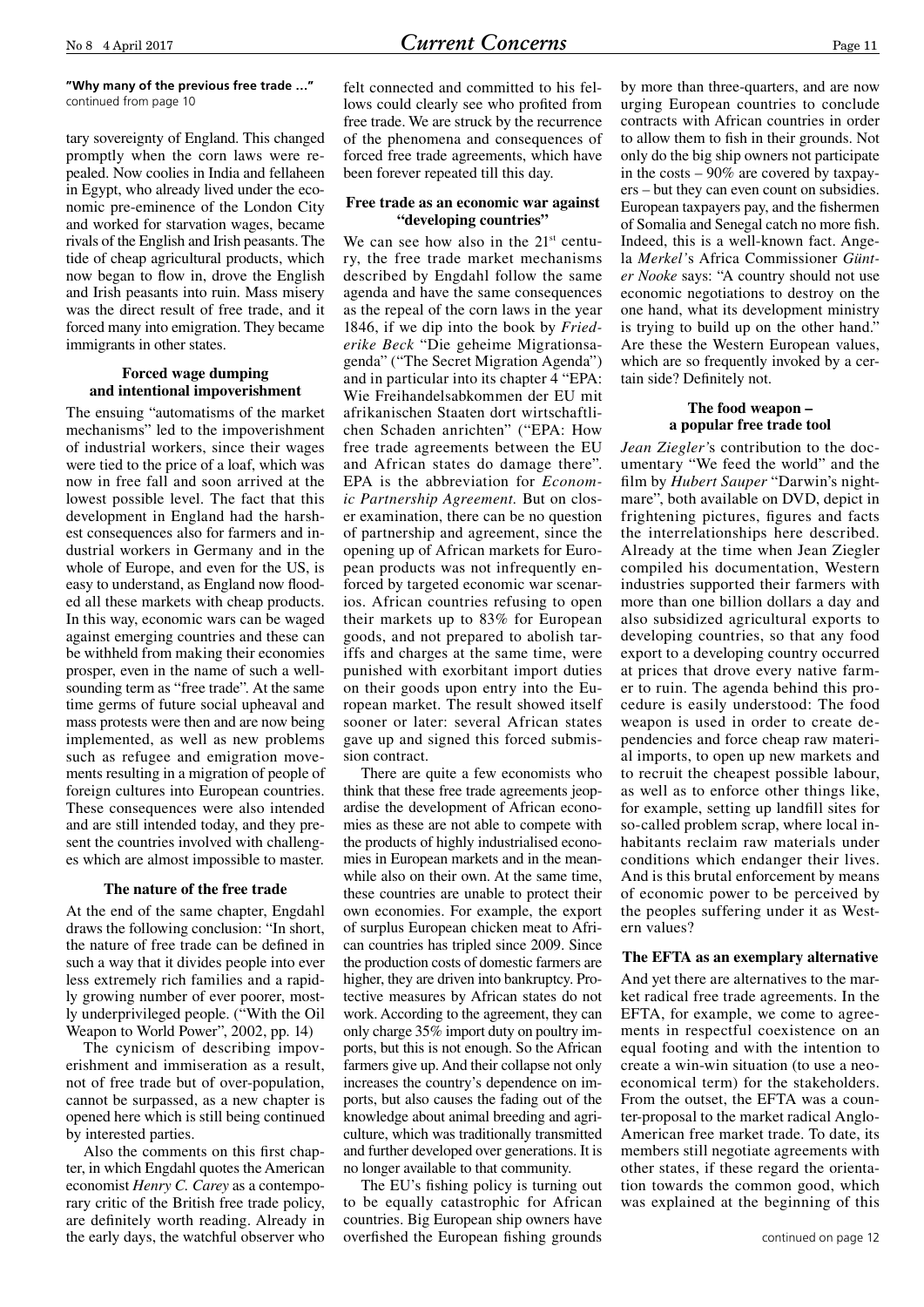### **… because democracy is part of human dignity**

*by Karl Müller*

For quite some time now democracy is subject to numerous attacks. The French and Dutch referenda regarding the Treaty establishing a Constitution for Europe in 2005, the Greek referendum on the EU measures in 2015, the handling of election results like the recent US presidential election – there are political forces which did and do not want to accept all this and did and do everything in their power to overturn the will of the respective majority of citizens. Without scruple they are using all their means. On the other side we can observe that those who are still "in power" in many western states more and more see their position not as having power borrowed for the sake of the common good but as a quasi-absolutist power for the implementation of minority interests. The French journalist *Natacha Polony* has demonstrated this impressively (not only) for her country, speaking of a spreading soft-totalitarianism (cf. *Current Concerns* No 2, 24 January 2017).

### **Criticism of democracy …**

And what about the published opinion? Many mainstream media are supporting the game plan of the political elites. Especially direct democracy is insinuated – unfortunately also within Switzerland – being a risk for law and freedom, giving vague emotions too much weight and being a gateway for seducers of the people. Some even suggest that the citizens' majority decisions could lead to a tyranny. However, it is remarkable what is lurking beneath the surface of such

### **"Why many of the previous free trade …"** continued from page 11

text, as a basic requirement that has to be taken into account by all parties. This practice makes it clear that favourable trade agreements and social welfare orientation do not have to exclude each other. Quite the contrary is true! But where is the school book or teaching material that mentions this? *Current Concerns* has often reported on the EFTA. The knowledge about the devastating effects of unfair free trade agreements is available to everyone in text and images. Education in these questions is an indispensable commitment stemming from compassion, responsibility and love of peace. Decisive for this are the conception of man and the resulting view of the economy which determine the contract partners' goals: Is it to be "make money, make more money," or social well-being according to the hard-fought European traditions?

"Personal dignity means that man as a spiritual and ethical being is meant to control his life and influence his sphere in freedom and selfconsciousness. […] For the sake of his dignity, man has to be secured as comprehensive a development of his personality as possible. For the political and social realm this means: individuals should participate as much as possible in the collective decisions."

claims: the strive for a "rule of elites" – not something new in history but generally with fatal consequences for states and peoples.

In *Current Concerns* No 7 of 22 March 2017 *Werner Wüthrich* cited from a speech of the former chancellor of the University of Zurich, *Zaccaria Giacometti:* "The people needs to be prepared for liberal democracy, needs to be politically mature. A people appear mature for real democracy if certain preconditions are fulfilled." The rest of the article is listing Giacometti's "preconditions":

### **… and preconditions for democracy**

"Idea of freedom: 'First the idea of freedom needs to be alive in individuals and in the people and the constitutional natural law has to be effective, not necessarily legally but as ethical power.'

Political conviction: 'There need to be liberal value concepts, but not as spontaneously born euphoric emotions or opportunistic intuitions but as deep political convictions which lastingly dominate the consciousness of a people and are carried by the driving forces of political life.'

Historical consciousness: 'The people need to have a liberal tradition. Its liberal convictions have to root in such a tradition. But tradition is historical consciousness which makes liberal tradition a liberal historical consciousness. But democracy has a historical consciousness in the case that a liberal past is still exerting its influence such that the previous generation has handed down a treasure of liberal political ideas and experiences to the living generation. […] The poet's word is valid also here: Your father handed it down to you – acquire it to own it.'

Political education: 'The living generation has to appropriate this inherited treasure of liberal political insights and liberal political experiences, even to fight for it by a corresponding political education, trial and probation as constituent or simple legislator of a real democracy."

Taking these statements from the 1950s today at face value we would have to admit: We are far from that – in every country. Then are the critics right after all?

Are people still (or already) ready for democracy?

### **Working on the conditions instead of criticizing democracy**

But this question is leading us in the wrong direction. The fact that, for a democracy to survive, preconditions are necessary can for democrats only mean that all needs to be done to create these preconditions – if they are missing.

But exactly the opposite is happening starting from small children. What is happening today in families, in kindergartens, in schools and universities is not helping to make our children and youths mature citizens who can bring democracy to life. On the contrary!

Our invitation for democracy towards our adult citizens is not helping either. What we can read, hear or see in many of our media is hardly contributing to democratic life and thinking. Also our elites' behaviour – while they like to speak about democracy – is pointing in a different direction.

### **Why is democracy criticized?**

So the question is if those who criticize democracy aren't looking for something completely different – and why.

It depends, of course: If majority decisions are along their lines, they are highly welcome. This was obvious after the Dutch elections. The new SPD chancellor candidate even received 100% of the votes when he was elected as head of party. This result had never before been achieved. A day later, most commentaries were euphoric, not critical. It hadn't been much different if *Hillary Clinton* had been elected, if the Greek had voted for the restrictions of their daily lives and the sovereignty of their country and if in 2005 a clear majority of the French and Dutch had voted for the EU Treaty establishing a Constitution for Europe.

### **Against a controlled democracy, change management and "Future workshop"**

It can be said: a "controlled" democracy along the lines of a national and internacontinued on page 13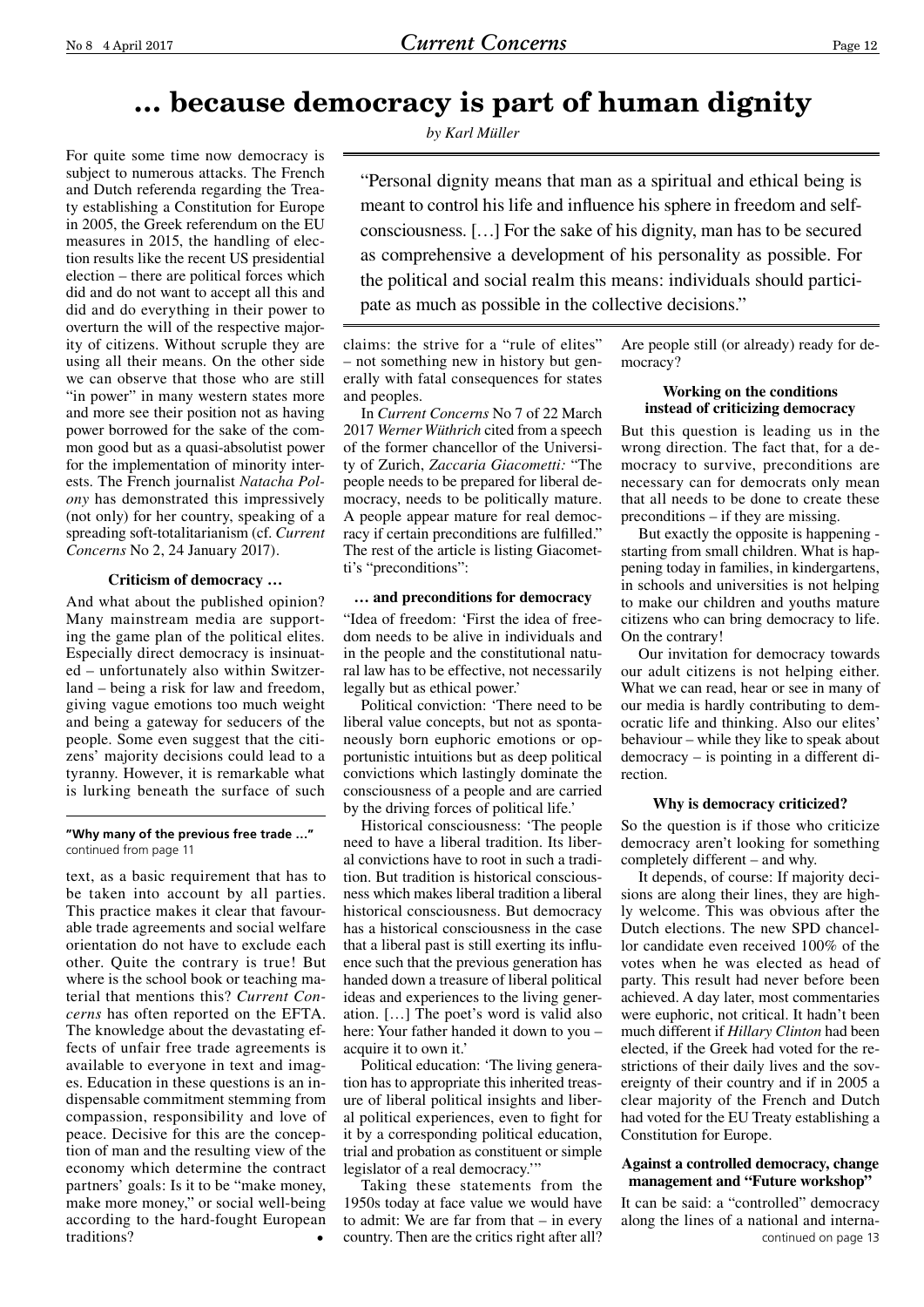### **Respect the democratic rules! Media release of the Zurich committee "Lehrplan vors Volk!" from 15 March 2017**

The Zurich initiative committee "Lehrplan vors Volk! (Referendum on Curriculum 21!)" notes with worry that the Education Department is organising a media conference on the introduction of Curriculum 21 on Friday, 17 March 2017, without indicating that the people of Zurich will decide in a vote about the authority for the decree of the curriculum. The committee once again calls on the Education Department to consider democratic practices.

It demonstrates a lack of understanding of democracy that the Education Department is working at full speed to prepare the definitive introduction of the disputed curriculum, although they know that the people have to decide in a vote who will definitely introduce the curriculum.

Accordingly biased arranged an information event will be held on Friday, 17 March 2017. The corresponding invitation does not mention that it is still pending whether the people would like to introduce the new curriculum in the Canton of Zurich.

If the initiative "Lehrplan vors Volk!" is accepted, Curriculum 21 must be submitted to the cantonal council for approval. Its decision is subject to the optional referendum. If the date of the referendum on the initiative are scheduled only after the introduction of Curriculum 21 so this must – in case of acceptance of the initiative by the people – subsequently be submitted to the cantonal parliament for approval and is subject to an optional referendum.

"This fact is deliberately ignored," says *Anita Borer,* president of the initiative committee. "We are once again asking the Government Council to comply with democratic practices and await the outcome of the vote."

The text of the referendum can be found at: *www.lehrplan-vors-volk.ch/die-initiative/*

For questions regarding the initiative committee "Lehrplan vors Volk!":

Anita Borer, Cantonal Councillor SVP, Representative Initiative Committee, Tel: +41 79 665 44 27

(Translation *Current Concerns)*

# Letter to  $\triangleright\!\!\!\!\triangleleft$  the Editor

**Pisa crash – Curriculum 21 jeopardises direct democracy**

Recently the media pedagogue *Thomas Merz* from the Teaching College of Thurgau (PHTG) promoted in various newspapers the media education, which is to be included in Curriculum 21 as a compulsory subject. Media pedagogue Thomas Merz fears that the society will enter a democratic deficit as more and more people can no longer distinguish between true and false in the case of hoaxes ("fake news") in the media. A democracy – and even more a direct democracy – is dependent on the mercy that citizens are informed.

It is interesting that Merz assumes a broad basic knowledge, so that one can only recognize connections, quote: "It is often said today, we would have nothing more to know – we would find everything on the internet. Just the necessary distinction between true and false is an important reason why sustainable basic knowledge is of a crucial significance: I cannot distinguish profound information from com-

**"… because democracy is part …"** continued from page 12

tional Change Management or a national and international "Future Workshop" would be in accordance with the wishes of those criticizing democracy. They mainly criticize if they do not like the results and if we speak about truly free decisions of independent citizens interested in the common good.

Summary: We all should keep an eye on critics of democracy. Everybody is called to help preserving, renewing or creating the preconditions for a living and successful democracy.

plete hoaxes if I do not have this reliable basic knowledge."

 The fundamental knowledge transfer is the central aim that teachers are striving to achieve in classroom teaching. If the media pedagogue now thinks that Curriculum 21 could meet these criteria, it shows how far the PH lecturers are already away from the school practice. In the colleges of education students are taught the exact opposite with regard to Curriculum 21 today: The "competence orientation" with the "self-controlled learning", which the psychologist *Weinert* "designed" for the economic organisation OECD in 1999.

In the "self-controlled learning", the individually learning pupils need at least twice as long as in the teacher's classroom teaching. This means that at least 50% of the previous material is dropped with "Curriculum 21; learning aims such as the simple mulitplication are moved or deleted in later "cycles". As an excuse for this mas-

### **Start discussing topics honestly and competently**

This includes mainly starting to discuss the real topics honestly and competently. There are enough of them: How can we end global wars? How can we help those in existential need, be it due to violence, the global system of finance and economy be put back on a solid basis? How can more people follow a meaningful occupation? How can we provide families with the appreciation and support congruous with their importance for our living together? How can we succeed in educating our children to joyful, courageous persons able to cope with life? How can we improve connectedness between people? How can we all sive, secret education reduction, teachers and the public are so "informed" that knowledge is no longer central because the pupils could "google" everything.

In addition, with the new compulsory material such as media education and IT and the controversial early foreign languages, there is still less time left to improve the lack of basic knowledge in reading and German. According to Pisa 2015, in the case of 20% of the 15-yearolds in Switzerland these are missing. Therefore they are hardly placeable in the labour market. If Curriculum 21 is to be introduced extensively, a further massive crash in Pisa could be expected, as is the case with other countries which have switched to the OECD competence orientation – such as the one-time leader Finland.

*Peter Arbersold, Zurich*

(Translation *Current Concerns)*

obtain a solid ethical ground which can form our daily life? And there are many more …

### **Human dignity and democracy**

In a 1983 commentary to the German Constitution we can read: "Personal dignity means that man as a spiritual and ethical being is meant to control his life and influence his sphere in freedom and selfconsciousness. […] For the sake of his dignity, man has to be secured as comprehensive a development of his personality as possible. For the political and social realm this means: individuals should participate as much as possible in the collective decisions." This is another reason why fighting for democracy is existential. •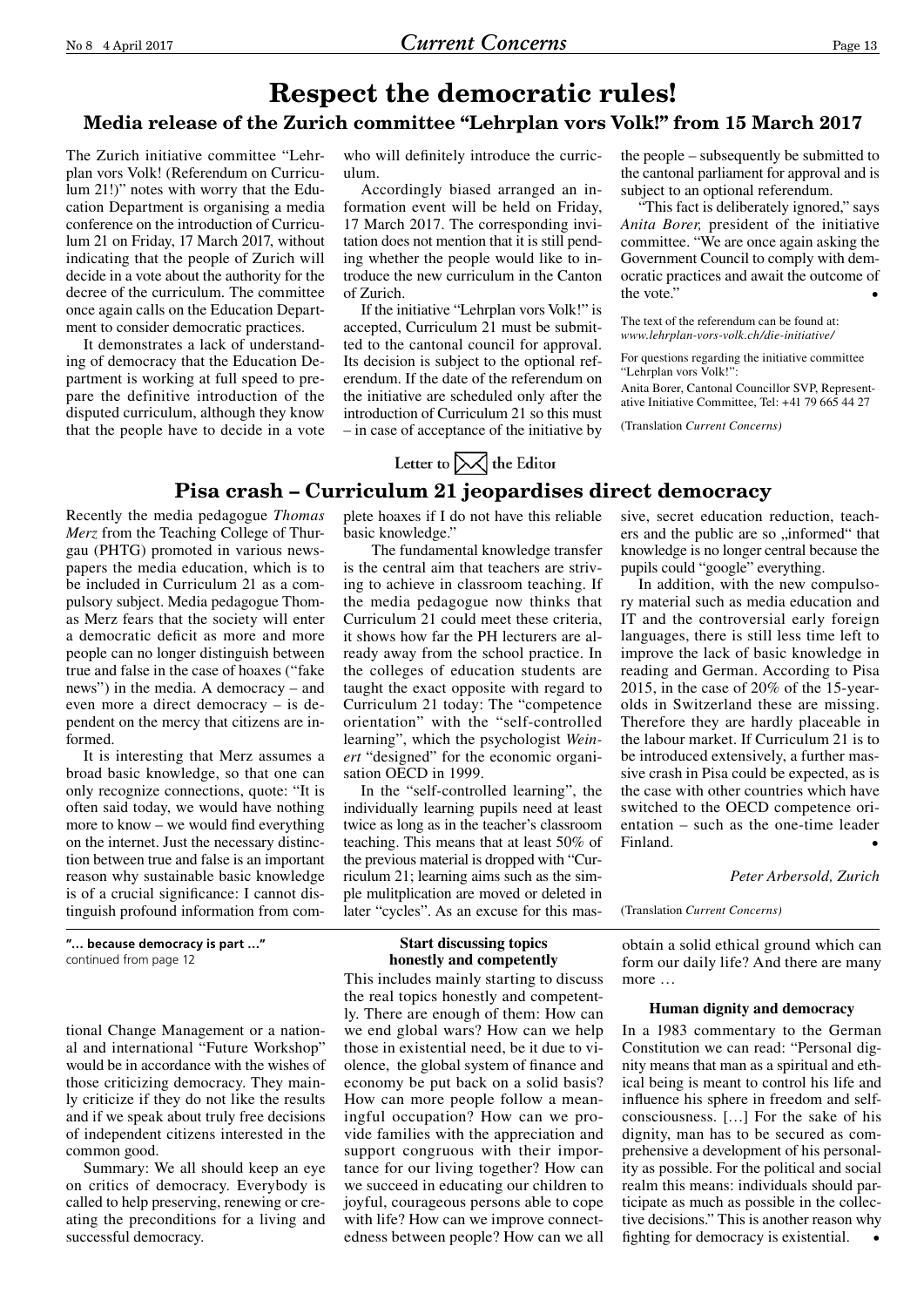# **"Rose for Tamara" – a "human contact with the enemy"**

*by Moritz Nestor*



*Eternal flame in Vladimir. (picture Moritz Nestor)*

On 2 January 2001, the first edition of the unique book "Rose for Tamara" by *Fritz Wittmann* was presented under the patronage of the former Lord Mayor of Erlangen, Dr *Dietmar Hahlweg,* initiator of town twinning between Erlangen and Vladimir. Fritz Wittmann wrote this book in collaboration with *Peter Steger,* representative for town twinning of the city of Erlangen. The moving subtitle of the author Fritz Wittmann from Baiersdorf is: "Even in the winter season through the thickest cotton jacket you feel the cordiality in a Russian embrace." One, who has experienced this, writes in this way.



*ISBN 9783789606564*

The book contains the memories of Fritz Wittmann and of other ten former German prisoners of war who, years after the war, lived in camps of the Russian city of Vladimir and in other camps of the USSR.

The city of Vladimir, situated east of Moscow behind the front, was converted into a camp and military hospital base in the summer of 1941 after the invasion of the "Wehrmacht". When the German advance was stopped before Moscow in the winter, the first people of Erlangen were delivered to Vladimir as war prisoners.

In the preface to the second edition of the book of 2008, the  $25<sup>th</sup>$  anniversary of the town twinning between Erlangen and Vladimir, Erlangen First Mayor *Andreas Galster* writes: "Yes, there were many terrible experiences. But had not the German soldiers brought the terror into a country that did not want war? And did they not have to expect revenge and hatred? It was all the more surprising, with how much compassion and sympathy the prisoners of war were treated on the part of the population and, in part, even of the guardians and the commanders, but above all on the part of the hospital staff. This is exactly what the authors tell about in the anthology, which is characterized by Fritz Wittmann's humane spirit and by his undiminished desire for reconciliation. In Vladimir, by the way, one was so taken with this work of peace, that it was already published in Russian translation in 2002, supplemented by memories of Russian contemporary witnesses."

The author has received the first prize of the German-Russian Forum for civic engagement. It was supposed to be a "human contact with the enemy," writes Fritz Wittmann. A project that he managed to do.

Above all, the book captivates the historian through a historiography "far from all stereotypes and images of the enemy, but also without any embellishment and historical misrepresentation." A rarity of objectivity and relevance, paired with humanity and friendship between nations, far away from contractual historiography.

One gets quiet at reading, very quiet. A book that belongs to every political and historical lesson. And one wishes these "Wehrmacht" veterans, the last contemporary witnesses of the Second World War, to be more respected. They know what war in Russia was like, they have been in Stalingrad, and they know the Russian people from their own experience – as soldiers and as prisoners. In fact, so well as none of the elites in government responsibility, who have lost respect for the war and who are in the process of driving us into war again. •